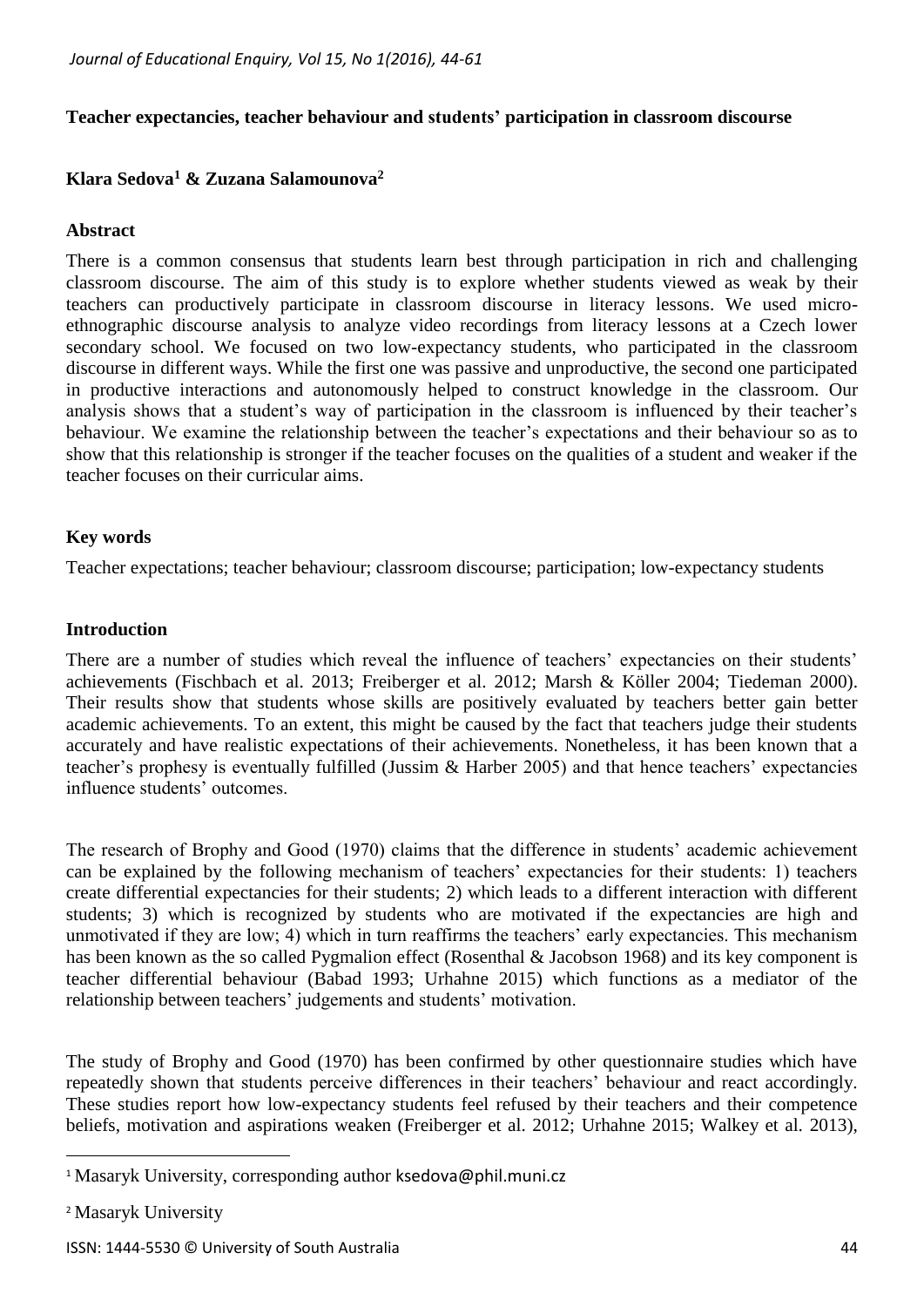which influences their actions. If, on the other hand, students feel that their teachers support them and remain in longer interactions with them - as is often the case with high-expectancy students according to Babad (1993) - they respond with increased effort and engagement (Urdan & Schoenfelder 2006).

In this study we examine interactions between two teachers and their low-expectancy students in order to show that the patterns of their interactions are considerably different. We examine the relationship between teachers' expectancies and behaviour and their influence on students' participation in classroom discourse. We consider the degree and quality of students' participation in classroom discourse to be significant as it directly influences their learning and hence their academic achievement as well.

## **Learning as participation in classroom discourse**

There is long and ongoing interest in student participation in classroom discourse. The theoretical basis of this interest is sociocultural theory, represented primarily by Vygotsky (1978). In his view, each mental function appears twice during a child's development – first on the social level (i.e. on the level of the child's interaction with others) and later on the individual level (on the level of internalized mental processes). Nonetheless, social development is caused by a child's interaction with others. Participation thus leads to internalization of what has previously been manifested only on the social level and what can now become intercognitive.

Vygotsky (1978) has in this way posited the idea of the close relationship between speech and thought. By way of demonstration, Sfard (2007; 2008) has in connection to this thought introduced the term *commognition* (which he understands to be a compound word for communication and cognition) to emphasize the close relationship of the phenomena. If the process of learning is examined via this perspective as a cognitive process then learning can be understood as a participation in a certain discourse. For example Lave (1993, pp. 5–6) claims that there is no such thing as learning per se. Instead, she proposes the existence of an ever-changing participation in culturally constructed realities of the everyday life. In accordance with these opinions, many scholars say that individuals who learn increase their understanding because they participate in interactive social situations (Melander & Sahlström 2009; Mercer 2008; Wortham 2001). It can therefore be said that if a student can participate in classroom discourse, use newly acquired information and do cognitive operations which were previously unavailable then there is learning (Sfard 2008).

However, this is not to say that any participation in discourse results in quality learning. Edwards and Mercer (1987) therefore pioneered the concept of *productive classroom interaction* which leads to the creation of a shared understanding vital for the learning process. Interactions of this kind tend to include co-construction of knowledge: the teacher does not speak with students to check the knowledge which they have but to motivate them to think. According to Reznitskaya and Gregory (2013, p. 118), classroom discourse in this understanding can work as an external arena in which students can hone their thinking skills.

## **Participation as a Product of Teacher-Student Interaction**

Empirical research studies have shown that the level of participation is not the same for all students (Author 2015; Kovalainen & Kumpulainen 2007; Myhill 2002). These studies also showed that there is a connection between participation and student achievement. The researches of Myhill (2002), Black (2004) and Hernandez-Martinez et al (2011) show that students with below-average academic results who are classified as low-expectancy tend to participate less in classroom discourse than their peers with better academic achievement. On the contrary, successful students participate more – they raise their hands and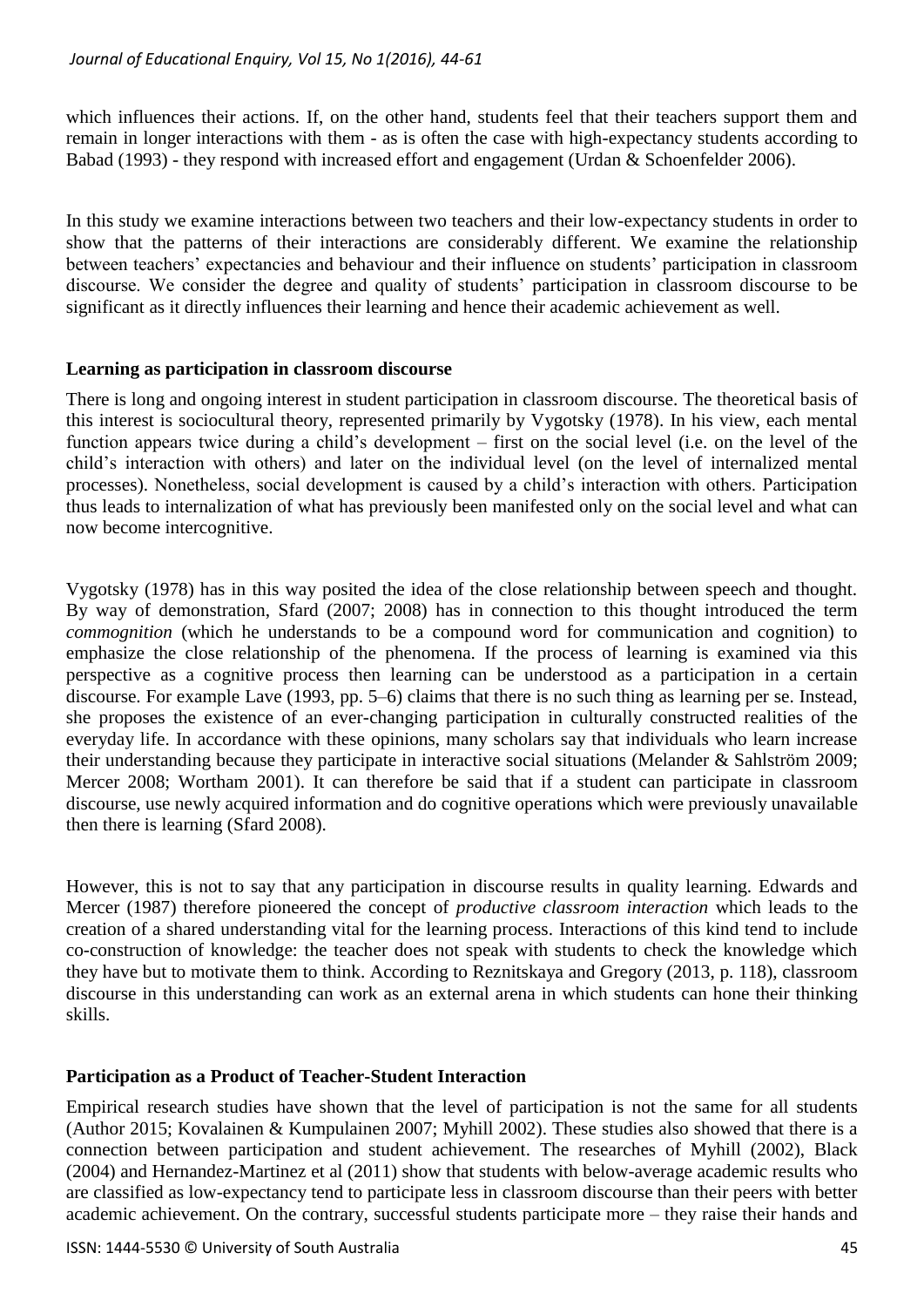answer teachers' questions more often. If the assumption holds that a higher level of participation leads to more effective learning, then a spiral is being produced – the successful ones participate more, thus they learn more, and thus they are even more successful.

There are two possible answers to the question of what causes differences in the levels of participation of students with different success rates at school. Both Seidel (2006) and Jurik et al (2013; 2014) saw the cause in differences in student characteristics: students who participated more in classroom talk showed better cognitive abilities, high inner motivation, and positive attitudes towards school.

A complementary perspective states that variations in participation levels are caused by the teacher's differential behaviour. As has been noted, teachers behave differently towards their students depending on how competent they consider them to be and how high expectations they have for them. Teachers remain in a prolonged interaction with high-expectancy students and provide them with more time to formulate or correct their answers (Brophy 1985; Brophy & Good 1970). High-expectancy students are praised more when their answers are correct and criticized less when they are incorrect (Brophy 1985; Cooper & Baron 1977). They are also provided with more emotional support (Babad 1993; 1998). The usual interpretation of these studies suggests that teachers' behaviour either increases (in the case of praise) or decreases (in the case of critique) students' motivation to participate in communication with teachers.

The above quoted studies have focused specifically on teachers' actions and their occurrence. Nonetheless, it is also important to examine two other points while researching student participation related to teachers' expectancies, especially because of the connected nature of thinking and speaking. First, attention should be paid to students' utterances in their communication with teachers. Second, research should not investigate solely quantitative variables (i.e. how often and for how long students speak) but also qualitative variables (i.e. what is the nature of their utterances). For student participation related to teacher expectancies varies not only in quantity but also in quality. Studies which focus on these subtler characteristics of students' participation are significantly rarer (Black 2004; Lefstein & Snell 2014; Wortham 2001).

According to Black (2004, pp. 36–37), teachers expose students that they consider less competent to *unproductive interaction* – they force these students into a monosyllabic, passive role. With students they perceive as competent, they tend to create and maintain *productive interaction,* which means that they contained verbal actions that appeared to create and maintain the shared understandings underpinning the learning process. Students then participate differently according to the opportunities created for them by their teachers. This differentiation of two types of interaction is in accordance with the concept of productive classroom interaction postulated by Edwards and Mercer (1987). In a similar vein, Black (2007) proved through micro-analysis of teacher-pupil discourses how differently a teacher communicates with students of differently ascribed competence. In her dialogue with the teacher Black (2007) searched for an explanation as to why a low achieving student is situated into unproductive interactions which were short, as her answers were interrupted by the teacher and her incorrect answers were quickly corrected. The teacher in question justified her communication with the student by time pressure (the teacher reasoned that it is difficult to lead a low ability student to a correct answer) and also by the need to tailor her communication to the student's abilities (as according to the teacher low-ability students need simple tasks). Black thus shows that the teacher's behaviour is influenced by her expectations and that she creates only such classroom discourse which provides the given student with limited opportunities for learning.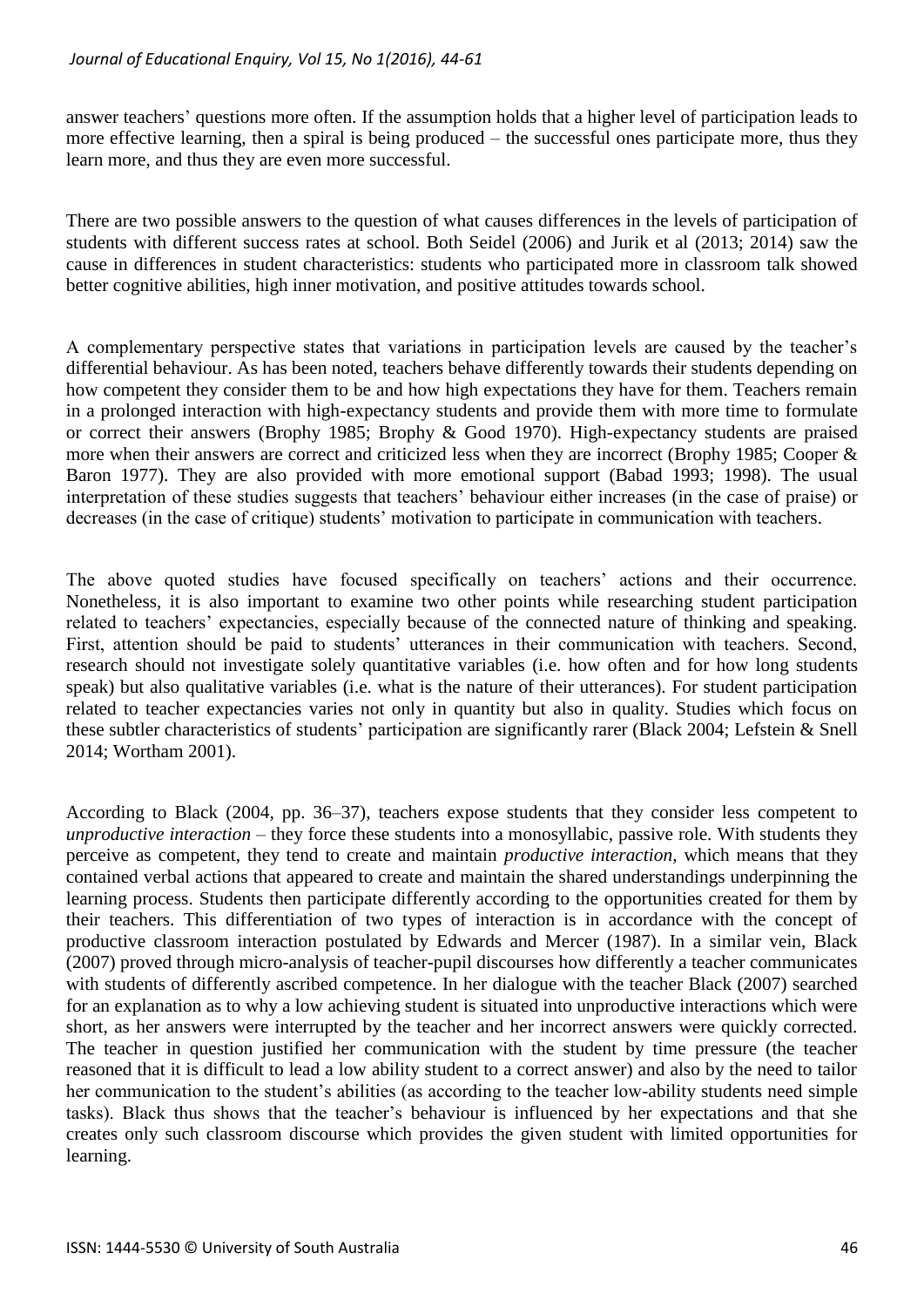On the other hand, Lefstein and Snell (2014) examine a case of a teacher who tries in vain to involve a low-ability student into a discussion on an interpretation of a poem. Their case analysis is the very opposite of Black's as the teacher attempts to guide the student into a productive participation; however, the student's responses are fragmented and vague. The teacher's behaviour changes in an effort to create a productive participation which, however, does not occur.

### **Aim and questions addressed**

As has been already stated, there is a common consensus that children learn best through participation in rich and challenging classroom discourse, and all students should be encouraged to participate in such activities (Lefstein & Snell 2014, p. 135). A number of authors have postulated that the more a student participates in classroom discourse, the better the results. A low level of participation is perceived as disadvantageous, which is also the case of limiting a student to non-productive participation (e.g., see Black 2004; 2007; Hernandez-Martinez et al. 2011; Heyd-Metzuyanim 2013).

Studies have shown that high-expectancy students tend to participate more in classroom discourse than low-expectancy students. It is further known that academic achievement is tightly connected to teachers' expectation and their evaluation of a student's abilities. Consequently, a connection between a teacher's expectation and a student's participation in classroom discourse emerges which has been empirically confirmed (author 2015; Brophy & Good 1970). However, there have been very few qualitative studies which would examine in detail how students who are evaluated differently participate in classroom discourse. Some of these focus on students whose abilities are perceived as low and who fail to participate productively either because of limitations provided by a teacher (Black 2007) or in spite of a teacher's best efforts (Lefstein & Snell 2014).

The existing literature does not include studies on productive participation of students whose abilities are perceived as low. At this point it is possible to wonder whether teachers' estimation of such students is not accurate (Jussim & Harber 2005) and these pupils are not capable of productive participation because of their own limitations.

This study analyses the interaction of two teachers and their low-expectancy students. The first student meets an already well established pattern of low expectations leading to non-productive participation. The second student breaks the pattern as she is also low-expectancy student who nonetheless participates in classroom discourse productively. She can therefore be understood as an example which shows that even low-expectancy students can be productively involved in classroom discourse. Our aim is therefore to study in detail the teachers' interaction which in one case results in productive participation and in the other in non-productive participation.

In our study, we ask the following questions: (1) how do low expectations of teachers influence their participation with students? (2) which teacher behaviour influences whether a student's participation is productive or not?

## **Methods**

Data in this study were gathered as a part of research project which focuses on the study of classroom discourse in Czech lower secondary schools. Eight teachers participated in the project and their teaching was video-recorded between 2013 and 2015. Interviews with the teachers were also recorded and transcribed. For the purposes of this study we limit the pool of data to two teachers and their two students.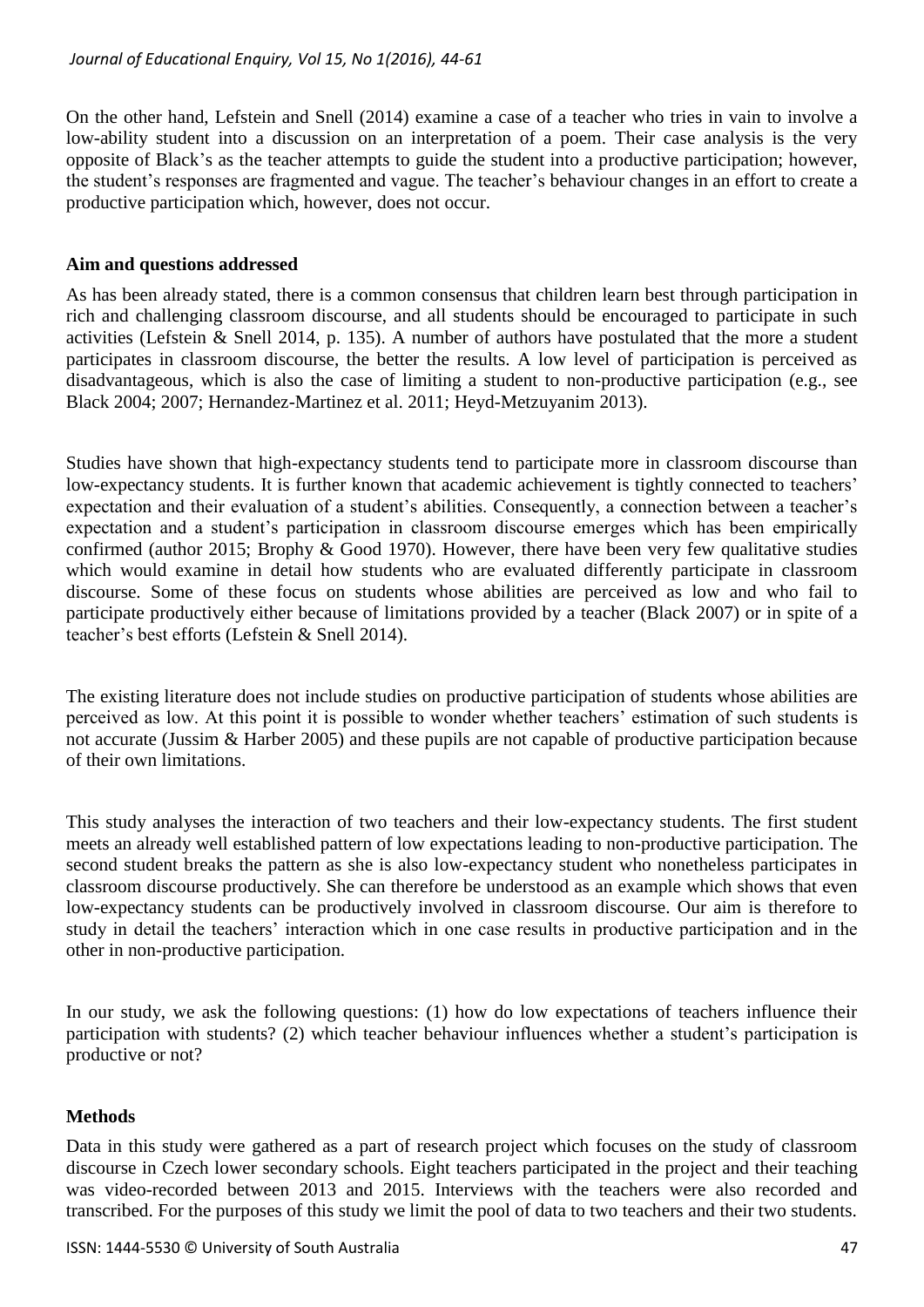### **Participants**

This study scrutinizes the nature of communicative interactions in literature classes of Hana and Jonas. Both teachers volunteered to participate in the project after such a possibility was introduced as a form of further professional teacher development. We examined classes delivered by both teachers in the seventh grade (ISCED 2A) where they teach students of 13 and 14 years of age. In both cases the teachers work at public schools. Hana's classes were attended by 18 students while Jonas's classes by 21 students.

Hana is a female teacher of Czech language, Czech literature and Civics with 20 years of experience. Her school is located in a smaller town and is attended by children of middle class and working class background. No minority students attend Hana's school. Jonas is a male teacher of Czech language, Czech literature and Music with 8 years of experience. He works at a medium-sized school located at the outskirts of a city which is attended by children of middle class and working class background. Similarly to Hana's school, even Jonas's is not attended by minority students.

In this study we examine each of the teachers in their communication with one student from their classes: Hana communicates with a boy called Ruda and Jonas with a girl called Jana. These students were chosen for further investigation post-analysis and no special attention was paid to them during the data gathering period either from the teachers or from the researchers.

Ruda and Jana were chosen for analysis as students whom their teachers perceive as weak and do not expect them to reach good academic results. During our research, we distributed forms in which teachers expressed their expectations regarding further study prospects of all their students. Each teacher was to assess students in their classroom by answering the following question: "This student is predisposed to study at a university" with a number ranging from 1 (I completely agree) to 10 (I completely disagree).<sup>3</sup> Hana assessed Ruda with a nine while Jonas assessed Jana with a 7. In both cases, Ruda and Jana received the lowest score among their peers and were thus chosen as the least suitable candidates for higher education. Further, students also filled in a self-evaluation form on self-perceived study aptitude. They were to express their agreement with the following statement: "I'm a study type" with a number ranging from one (I completely agree) to five (I completely disagree). Ruda evaluated himself with a five while Jane with a four. It can therefore be concluded that both students are perceived as low achievers by their teachers and they both have a corresponding self-perception of their study abilities.

Ruda is 13 years old. His year-report states that he was evaluated with a three from Czech language and literature<sup>4</sup> which was the worst grade that Hana gave to a student in her class.<sup>5</sup> Ruda's parents are divorced and he lives with his sister and mother who works in a warehouse. Ruda thus comes from a working class background.

Jana is 13 years old and she was also evaluated with a three at the end of the sixth grade. Like Ruda, even Jana's grade was the lowest among all of her peers. Further similarities include a working class background and divorced parents. Jana lives with two sisters and her mother who is a shop assistant.

 $\overline{a}$ 

<sup>&</sup>lt;sup>3</sup> Currently, approximately 53 percent of high school students continue with their studies at universities.

<sup>4</sup> Both subjects are evaluated with one single grade.

<sup>5</sup> Students in the Czech Republic are evaluated on a numerical scale from one to five with one being the best grade and five the worst. Once a student receives a five in their year-report they are to repeat a whole year of studying.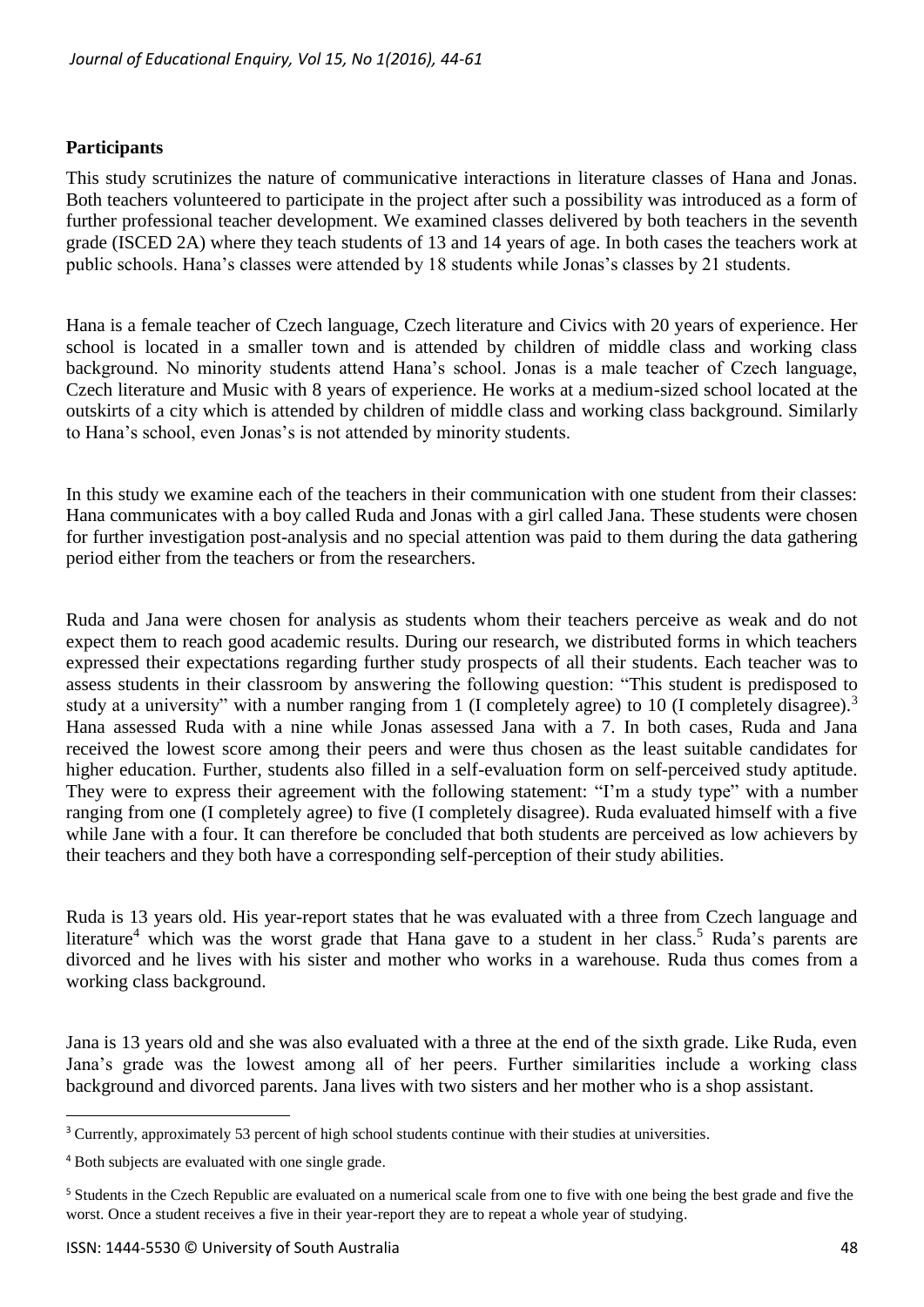#### **Data**

We examine interactions recorded during literature classes which took place once a week. The recorded classes had a similar structure (but for small exception) in which an author or a work were introduced first and their theme second. Then the teacher and students read aloud selected excerpts which were interpreted either by students individually or in whole class discussions (or at times by both methods combined).

The literature classes were recorded on two cameras, one of which recorded the teacher while the other the students. A corpus of ten consequent classes (with each one lasting 45 minutes) was gathered in this way which enabled us to examine the continuity of interaction instead of separated utterances, for which Lemke (2000) and Wortham (2006) use the term speech trajectories. We could therefore scrutinize the nature of interactions that the teachers had with their students and observe their evolution. Unfortunately, neither of the pupils was present during all ten recorded classes due to illnesses and other reasons.

Each of the recorded classes became a starting point for an interview with the teacher who taught it. A researcher discussed selected passages from one recorded class with the teacher in order to examine the nature of recorded classroom discourse. As has been noted, we did not intend to specifically study the teachers' interactions with Ruda and Jana and hence no special attention was paid to these students in the interviews which were recorded on a voice recorder.

#### **Data analysis**

 $\overline{a}$ 

The recorded classes and interviews were transcribed into transcripts which include all the important verbal communication between teachers and students along with noteworthy non-verbal communication. Nonetheless, as even this first step is selective and did not allow us to capture everything that occurred in the classroom, we understand the process of transcription to be a first step in our analysis.

Since our data corpus was large, we decided to structure it with the use of macro classroom discourse analysis (Snell & Lefstein 2011). In each recorded session we thus measured the time of each participant's communication (e.g. teacher and pupils). We identified different forms of classroom discourse (e.g. IRF structure, open discussion), types of teachers' questions (e.g. open-ended, closedended), types of students' responses (productive, non-productive) and different types of teachers feedback (e.g. feedback which verifies, feedback which prompts students to elaborate).<sup>6</sup>

During the next step we focused our analysis on the individual students. We timed their interactions and divided it into different types. This was done with Pimentel and McNeill's classification (2013) which distinguishes the following four stages: (1) No response (in which a student does not answer or admits to not knowing an answer); (2) Word/phrase; (3) Complete thought (a student's utterance resembles a sentence yet provides no explanation of a student's thinking); (4) Thought and reasoning (which resembles a sentence and includes an explanation of a student's thinking). For the purposes of this study we recognize the first two types of responses to be non-productive and the last two to be productive (Black 2004).

<sup>6</sup> IRF script (Sinclair & Coulthard, 1975) is a sequence consisting of teacher *initiation*, student *response*, and teacher *follow up*.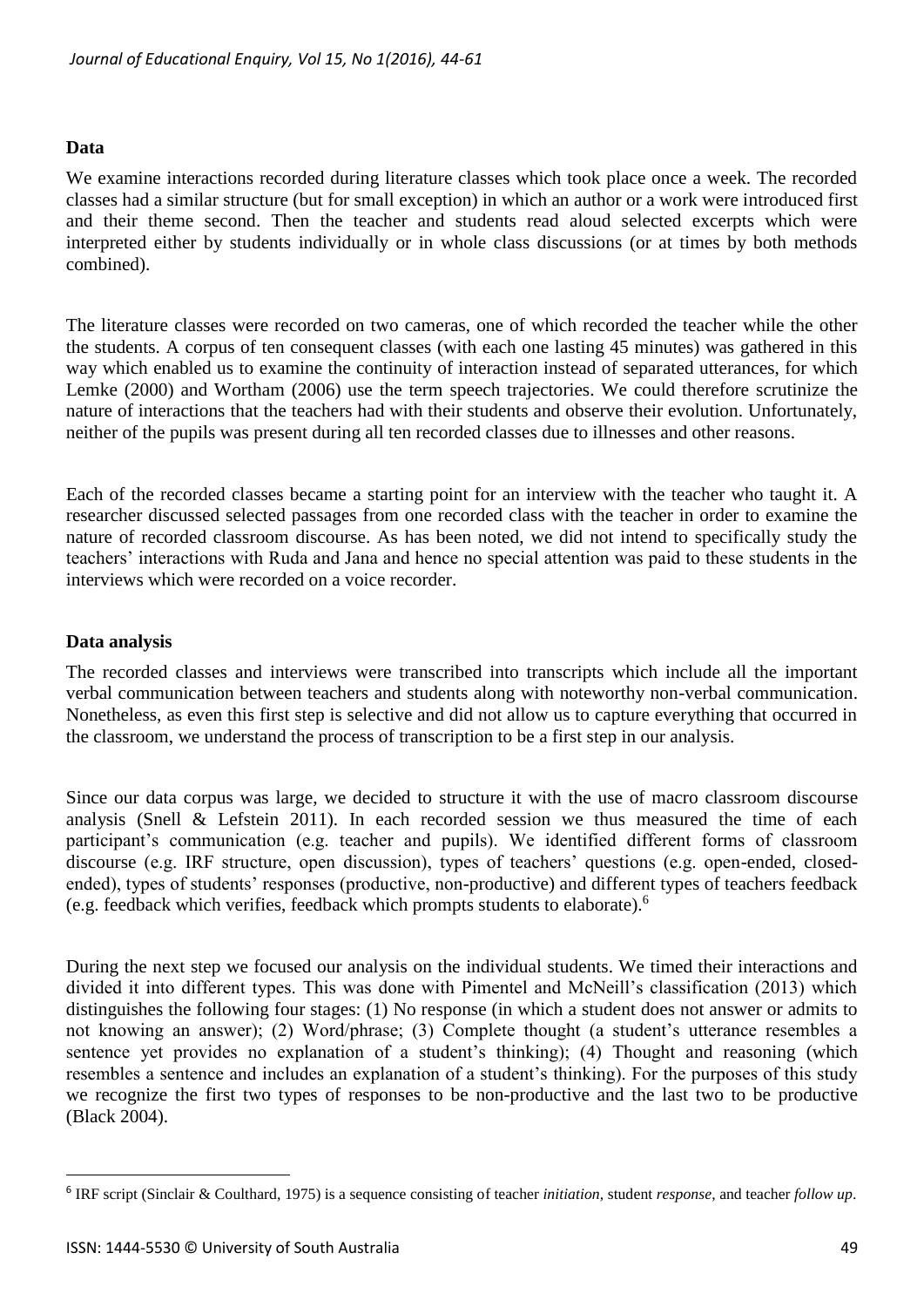This type of classification enabled us to recognize that even though Ruda and Jana share similar academic achievement, teacher expectations and self-evaluation, their participation in classroom discourse is markedly different. This realization is the reason why we decided to focus specifically on these two students who can both be characterized as low-expectancy students.

We further examined the types of interactions into which students entered (either with other students or with the teachers), the types of questions asked by the teachers and the types of feedback provided by the teachers. The next step in our analysis was a micro-analysis of classroom discourse. We selected all episodes in which the focal students participated and re-examined the video recordings. We then used micro-analysis brainstorming (Rampton 2006) to scrutinize utterance-by-utterance and moment-bymoment of their interactions to propose how students and teachers create these interactions (both verbally and non-verbally) and with which purpose they are doing so. During this step we constantly paid attention to the way in which students and teachers react to each other (Bloom & Carter 2014), which is in accordance with the suggestions for micro-analysis of classroom discourse perspective. All individual utterances were thus comprehended as reactions to previous utterances and not as isolated phenomena. We further used multi-modal analysis (Lefstein & Snell 2014) and went through the transcript files after we re-watched the recordings. Using the transcripts in this way enabled us to focus more specifically on used lexical items which was beneficial for complementing of the already existing results of microanalysis brainstorming.

Findings of the analysis were then confronted with teachers' descriptions of individual sequences which they uttered during the interviews. This step enabled us to understand individual situations from the perspectives of both teachers and triangulate the results of our analysis.

Our findings were contextualized with current theory of teacher interactions related to low-expectancy students and we thus underwent the process of grounded theorizing of our data (Hammersley & Atkinson 2007, pp. 158–162). The following part of this study presents the results of our analysis.

# **Findings**

Even though Ruda and Jana are similar students in many respects, their degree of participation in classroom discourse is different. Since Jana's responses take twice as much time as Ruda's, it is safe to say that Jana participates significantly more. The responses of both Ruda and Jana are primarily reactions to teachers' questions (while this is fully the case with Ruda, Jana also reacted to other students' responses). Jana's responses are also more productive than Ruda's since she utters 44 productive and 27 non-productive responses in total while Ruda participates only with six productive and ten nonproductive responses. Only Jana produced the most valued responses which included thought and reasoning during the recorded classes. On the other hand, Ruda was observed to produce several null responses.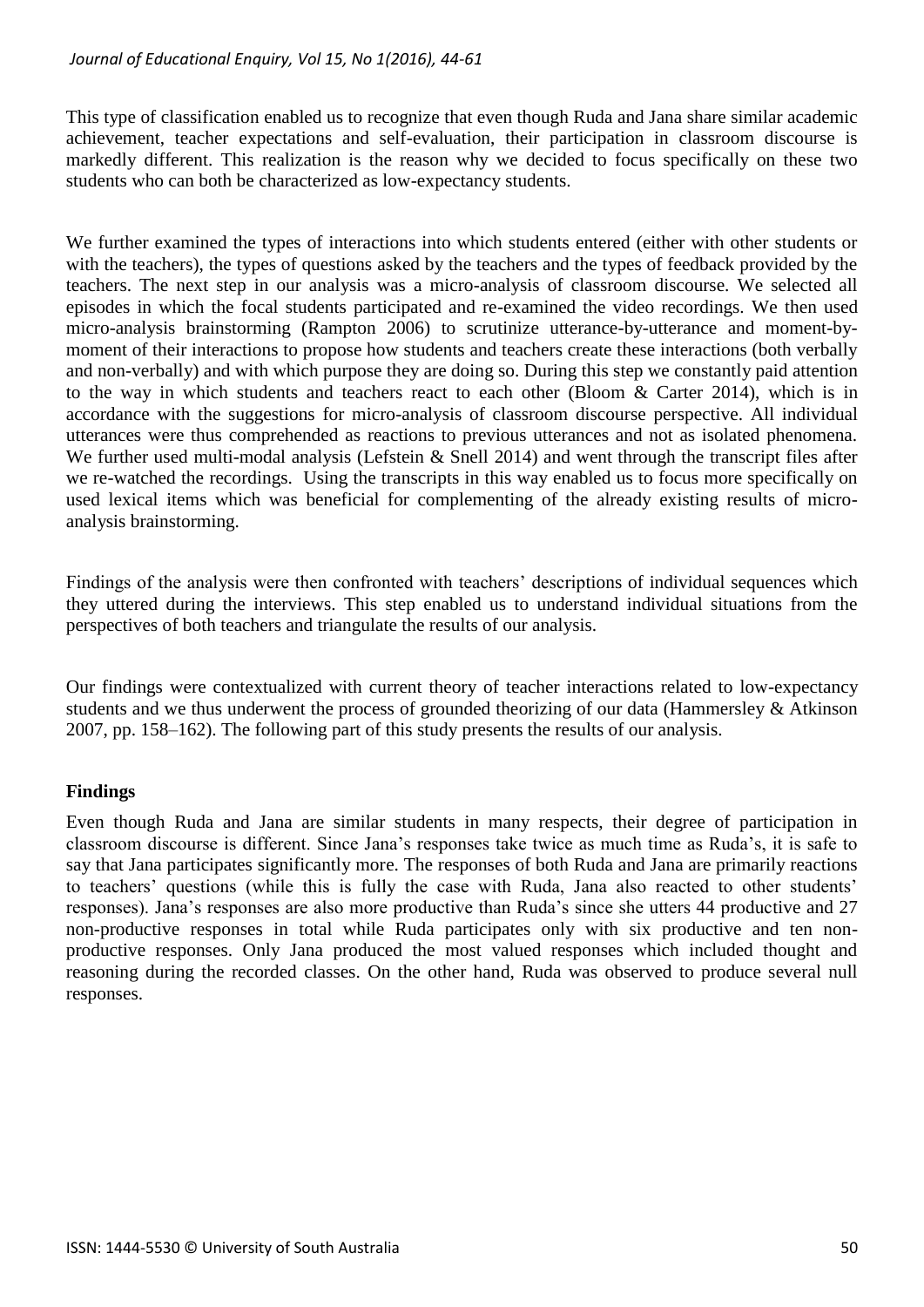# Table 1

Quantitative characteristics of Jana and Ruda's utterances

|                                                          | Jana | Ruda     |
|----------------------------------------------------------|------|----------|
| The overall duration of responses during the lessons (s) | 580  | 188      |
| The number of lessons attended (n)                       | 9    | 7        |
| The average duration of responses in one lesson (s)      | 64   | 27       |
| Responses to teacher questions (n)                       | 54   | 16       |
| Responses to students' utterances or questions (n)       | 17   | $\Omega$ |
| Null responses (n)                                       | 3    | 7        |
| Incomplete responses - word/phrase (n)                   | 24   | 3        |
| Complete thought (n)                                     | 30   | 6        |
| Thought and reasoning (n)                                | 14   | $\theta$ |

### Table 2

Types of answered questions

|                                                                                           | Jana | Ruda |
|-------------------------------------------------------------------------------------------|------|------|
| Fact-checking questions (n)                                                               |      |      |
| Questions about students personal experiences and 15<br>attitudes (n)                     |      |      |
| Questions checking higher cognitive processes (analysis, 19<br>text interpretation) $(n)$ |      |      |

It is clear that Jana answered a higher number of questions than Ruda. However, this is not given solely by the behaviour of the teachers but rather by the behaviour of the pupils. For both teachers first asked questions and only then chose students who would answer them based on students' demonstrated willingness to answer questions which they showed by raising their hands, eye contact or shouting. Nonetheless, even though the quantitative data in Table 1 describe Ruda and Jana's willingness to answer questions, they cannot provide answers to our research questions. This situation calls for subtler qualitative analysis for which we have chosen some passages from Jana and Ruda's communication with their teachers which demonstrate the two types of the most commonly asked questions. These are questions about students' personal experiences and attitudes and questions which check higher cognitive processes related to analysis and interpretation of studied texts.

## **6.1 Question about Students' Personal Experiences**

A large part of the questions asked by teachers are formed by questions about students personal experiences, opinions, and attitudes. These questions are usually only loosely related to currently discussed texts and they are considered to be inclusive, because they let students join in regardless of their skills.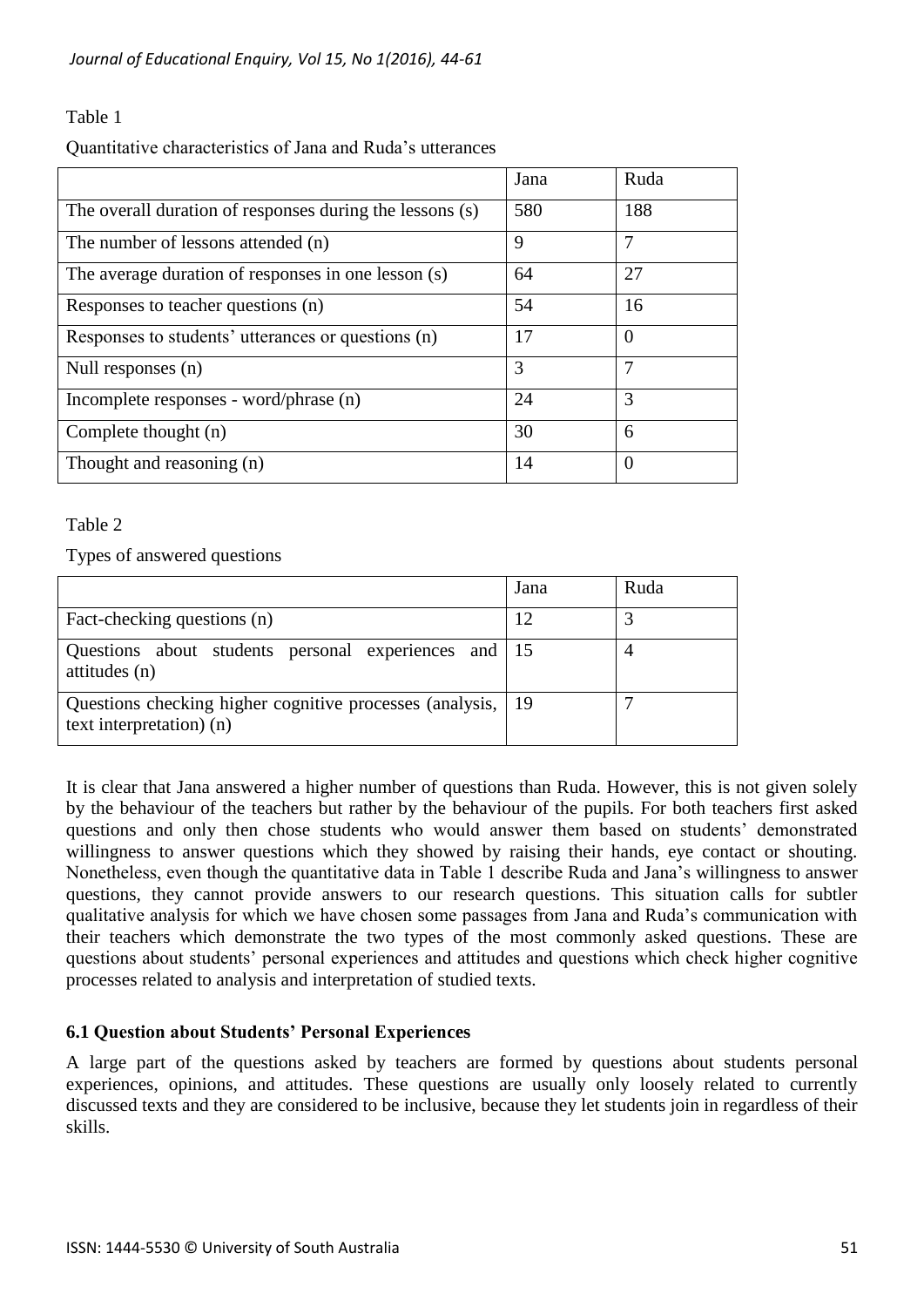## **Excerpt 1** (Hana and Ruda):

*The class discussed* The (Un)ordinary Boy*, about a boy with hereditary deformation of the face. The book thematizes what it means to be special in both positive and negative senses of the word. The teacher asked students whether they themselves are in any way special.*

- **1 Teacher**: Do you think that you yourselves are special in any way? Anyone?
- **2 Ruda**: Everybody is.
- **3 Teacher**: Is everybody special?
- **4 Ruda**: Well…
- **5 Teacher**: And since you said it so nicely, Ruda, in what way do you think you are special?
- **6 Students**: *(laughing)*
- **7 Teacher**: But you shouldn't laugh at him, everyone can find something. Everyone is special at something, that's true. What do you think you'd excel at? Unlike the others? What do you think you'd excel at?
- **8 Ruda**: *(silence)*
- **9 Teacher:** Now you can't think of anything.
- **10 Ruda** *(shakes his head)*
- **11 Teacher**: Does anyone have an idea?
- **12 Students**: *(speaking over each other)*
- **13 Teacher**: *(asks Honza, who's raising his hand, to speak)* Well?
- **14 Honza**: I excel at geography.
- **15 Teacher**: At geography?
- **16 Honza**: So far.
- **17 Teacher**: I'd rather say you excel at football, for example.
- **18 Students**: *(speaking over each other)*
- **19 Teacher**: So. Will anyone say what they're special at, or good at? Well?
- **20 Helena**: At golf.
- **21 Teacher**: At golf, well, there you go.

Excerpt 1 captures a situation in which the teacher asked her students to highlight a special quality of their own. After she asked the whole class, Ruda joined in spontaneously and said that everyone is special at something (line 2). Despite its short duration, this interaction can be considered complete as it contains a whole idea. The teacher evaluated his statement positively and wanted to continue to interact with him (line 5). She returned to her original question, now personalized – she did not expect students to make general claims, but rather to go out on a limb and self-evaluate. The class began to laugh at this moment (line 6), which was probably because Ruda was not considered to be a good student, and thoughts of his weak study results arose because it was his teacher asking the question. This interpretation is supported by the fact that student Honza cited results in a school subject as his area of excellence (line 15). The teacher silenced her students and again focused on Ruda (line 7), but he refused to enter into further communication (lines 8 and 10). The teacher interpreted his silence as his inability to think of anything (line 9). Ruda was thus labelled as a student who cannot remember anything that would make him special.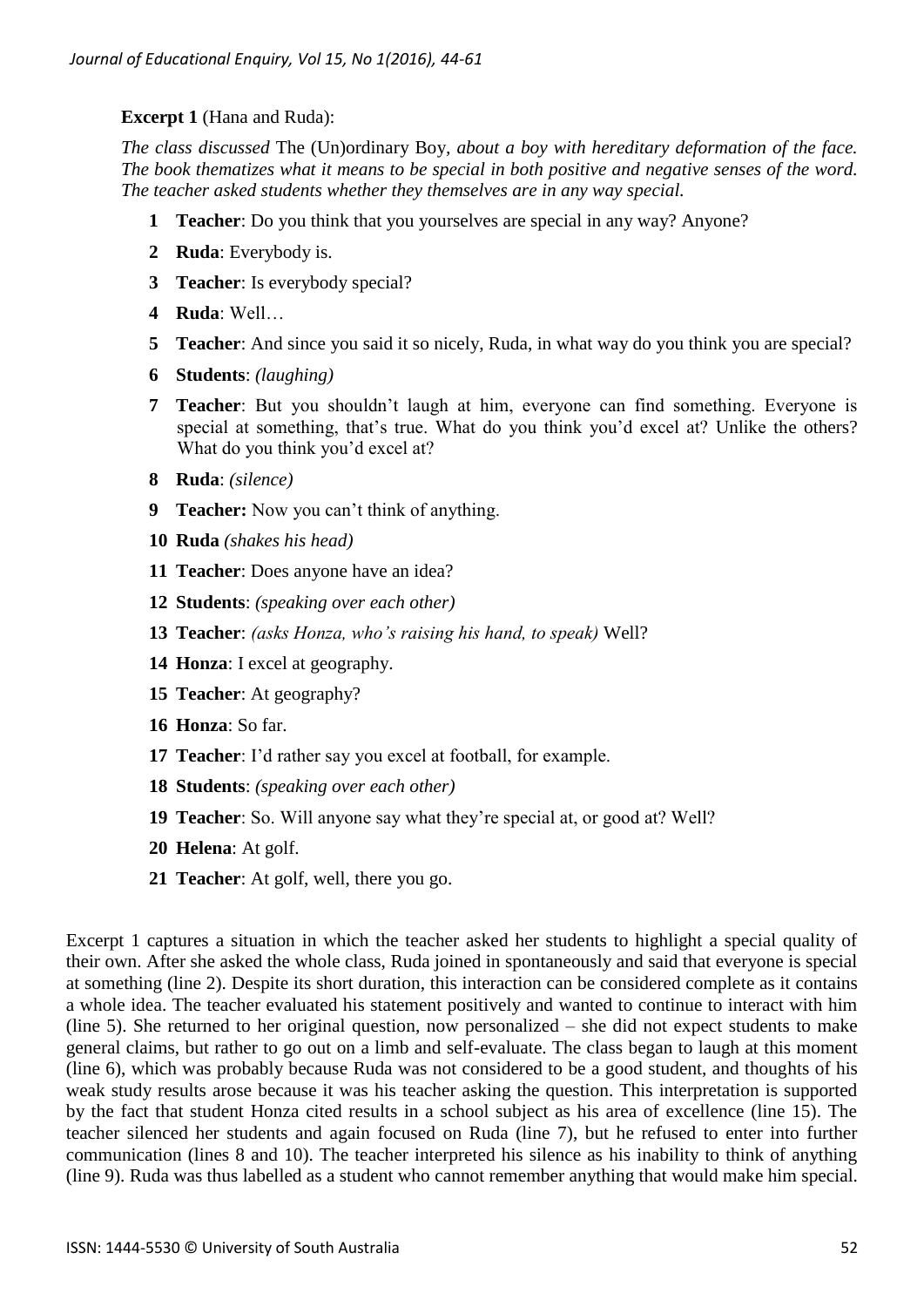The teacher then called out other students. On line 14, when Honza claimed to be good at geography, the teacher corrected his claim and ascribed to him instead the identity of an exceptional football player. There is a visible mechanism in this communicative exchange that was missing in the interaction with Ruda: the teacher herself was able to indicate Honza's exceptionality in an area. This means that she knew Honza's hobby and she appreciated it. This makes the situation socially much easier for Honza – it is easier to be praised from someone else than to give a positive self-evaluation in front of other schoolmates when there is a threat that the others will not agree with the positive self-evaluation and will ridicule the speaker. This is perhaps what Ruda was afraid of. We said that questions about students' personal experiences are generally viewed as simple and as giving space to all students. Excerpt 1 shows, however, that weaker students can have a problem with this type of question, especially when they do not have a strong social position in their class.

The discussion about the given topic continued and more students joined in (e.g. Helena on line 20). The exceptionality of each of the speakers was eventually established. In the end Ruda remained the only one whose exceptional features were not found. This is in itself a certain label.

# **Excerpt 2** (Jonas and Jana):

*The teacher explained the life and work of John Huss and asked students what they would be willing to sacrifice their lives for.*

- **22 Teacher**: What would you be willing to sacrifice your life for? *(a couple of students raise their hands, Jana among them)* Please. *(to Jana)*
- **23 Jana**: For my family, a friend.
- **24 Teacher**: For family, friends. Fine. Can you give an example, Jana?
- **25 Jana**: For example, for Anežka, Eva, and Veronika.
- **26 Teacher**: Sure, but in what situations would that be necessary? If you can imagine them.
- **27 Jana**: I would … I don't know. If someone threatened us, I would say he should kill me rather than the girls.
- **28 Teacher**: I'll try to pull it down a bit so that we don't have death threats here. And when would you be willing to stand behind some person, for example, for a friend, as Jana mentioned that she would be willing to give her life for her family. So, when would you be willing to stand against it? Let's say that I will be walking here with a group of people and I will want to hurt your friend. You will be so tough that you will push her aside and say, no, you must deal with me first.

In Excerpt 2, Jana engaged in discussion after the teacher posed an open question to the classroom (similarly to Ruda in Excerpt 1). The teacher first positively accepted her reply about self-sacrifice for one's family and friends and then asked her to give a concrete example (line 24). Jana reacted by listing her actual friends, and thus gives an incomplete response (line 25). This answer was not what the teacher expected, as he wanted Jana to expand on how such a situation could occur. Jonas solved this discrepancy with a new, differently worded question (line 26) which Jana answers with a complete thought (line 27). The interaction thus presents a different scenario than the previous extract which Ruda initiated with a full response and ended with two null ones (lines 8, 10). On the other hand, Jana starts with an incomplete response (line 25) and works her way to a complete response (line 25). The productivity of her interaction thus increases.

This difference can be explained (to a large extent) by the different behaviour of both teachers. Hana repeated her question several times with almost identical wording each time (lines 1, 5 and 7). On the other hand, Jonas adapts his communication to the developing responses of Jana (lines 22, 24, 26) who in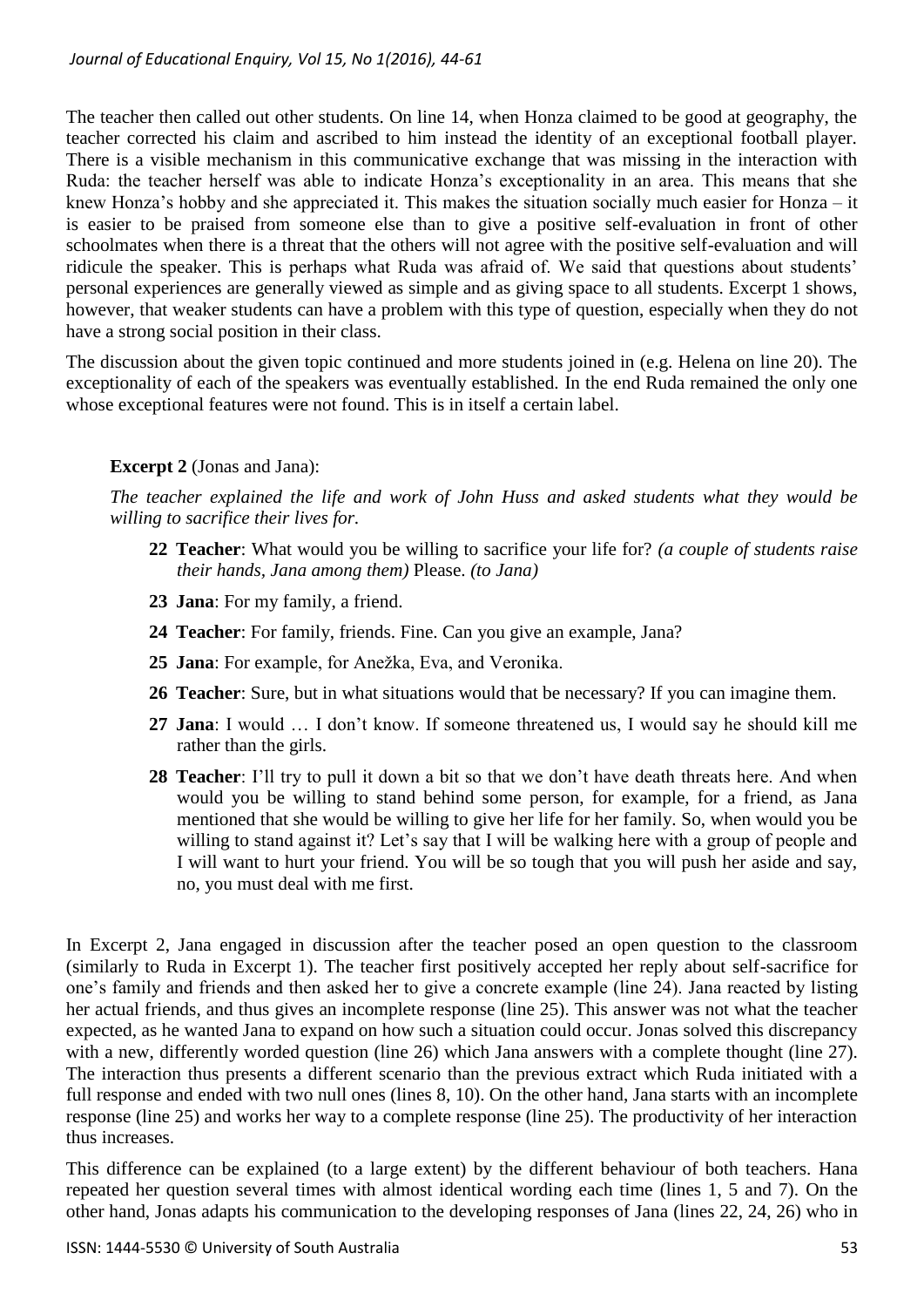the end managed to take advantage of the teacher's hint and gave an acceptable answer. The whole interaction ends with the teacher's accepting of Jana's answer and developing it (line 28), while referring to Jana's authorship and accepting Jana's declared willingness to sacrifice her own life for other people (*Jana mentioned that she would be willing to give her life for her family*). Jana was thus labelled as a student who is able to contribute to the discussion in a productive way and as an unselfish person.

We can see that similar types of personal questions lead to different interactions. The key difference lies in how long a teacher stays in interaction with a student and if the teacher offers any kind of help. It can be imagined that Hana could help Ruda with an area he is exceptional at, and the social effect of this interaction would be saved. Instead, the teacher turned to another student, which is always a signal of the previous speaker's communicative failure.

### **6.2 Questions Aimed at textual analysis and interpretation**

Since textual analysis is at the core of the examined lessons, this section presents interactions in which both teachers ask their students to interpret texts. A situation in which the teacher asked student Ruda to try to interpret a text is captured in Excerpt 3:

### **Excerpt 3** (Hana and Ruda):

*The class interpreted the book* The Runaway*, in which an adolescent hero runs away from the police together with a small boy, whom he first kidnaps, but then gradually befriends and finally returns to his parents.*

- **29 Teacher**: Why did they get together? Just the loneliness? That they didn't want to be alone? No.
- **30 Žaneta**: Fate.
- **31 Teacher**: Fate. Not fate, I guess. Ruda, what do you think?
- **32 Ruda**: I don't know.
- **33 Teacher**: No idea at all? Can't you think of anything?
- **34 Ruda**: I can't think of anything.
- **35 Teacher**: Marek?
- **36 Marek**: Well, I think that the older one suddenly knew better.

Both of Ruda's utterances in this interaction can be categorized under null responses (lines 32, 34). The teacher asked Ruda a question aimed at work interpretation. She indicated in her question that it does not have an unequivocal answer that the students should know. She did not ask Ruda what he knows but what he thinks; she asked him about his ideas (line 31). But Ruda approached the question as one dealing with knowledge. He informed the teacher that he did not know the answer (line 32). It was not that Ruda gave a wrong answer and made a mistake. Instead, he was clearly uncertain of himself, which led to a lack of answer. Teacher Hana asks Ruda once again whether he really does not want to share an answer. In repeating the student's answer (line 33), she confirmed that the interpretive question was knowledgebased and Ruda either knew the answer or he did not. After waiting for a second, she asked once more, formulating her own answer negatively (she did not ask him: *Can you think of anything?*, but *Can't you think of anything?*). In her answer she suggested the expected outcome of their interaction and ascribed to Ruda the label of a student who has does not have any ideas. Ruda repeated this claim after her, thus confirming this identity (line 34). As we could see in Excerpt 1, this kind of labelling was typical of interactions between Hana and Ruda – it appeared in various communicative exchanges regardless of whether they were related to subject matters and work with text (Excerpt 3) or the student's personal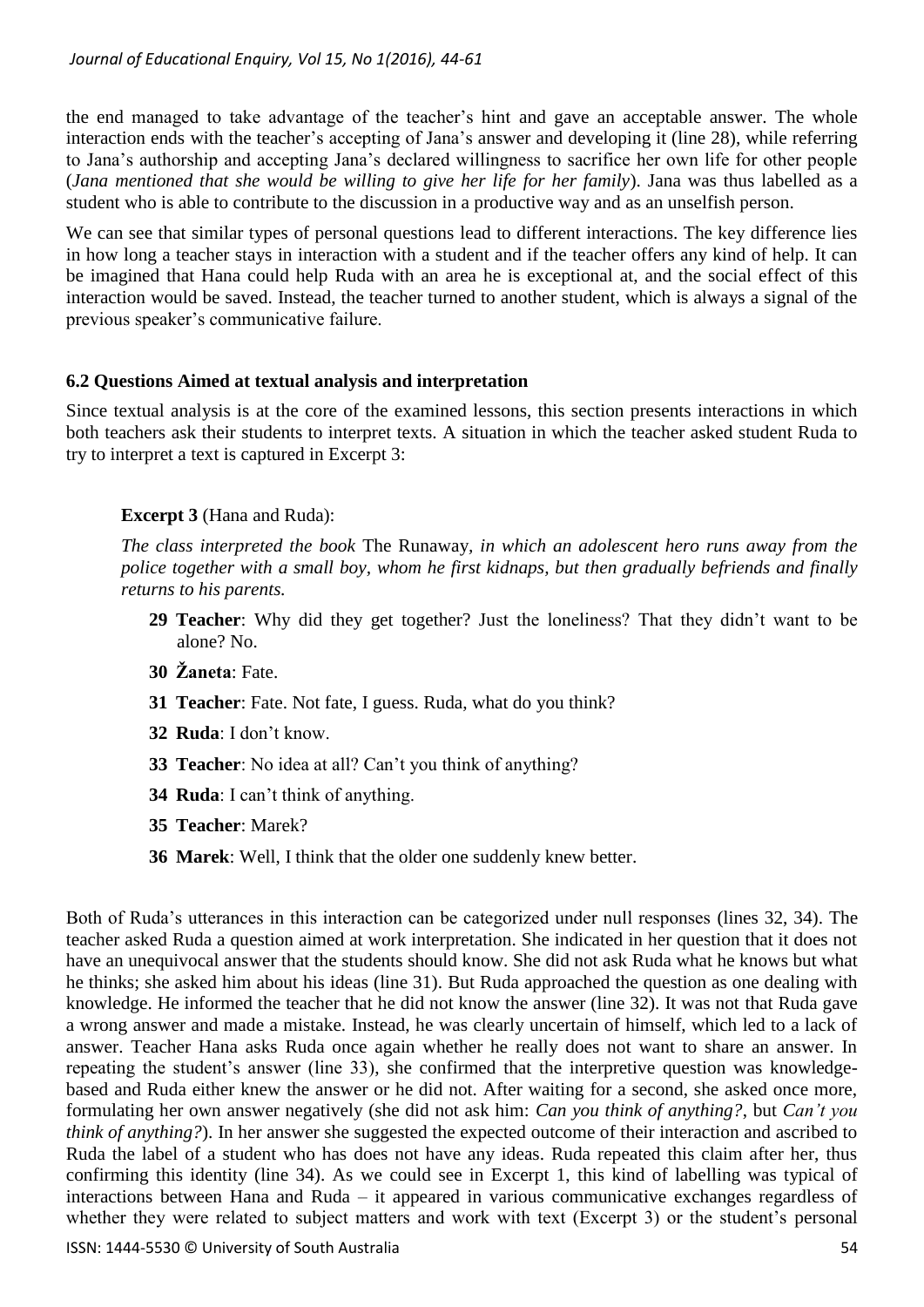experience (Excerpt 1).The teacher then stopped her interaction with Ruda and turned to another student in the classroom (line 35). Unlike Ruda, student Marek understood that he was supposed to say what he thinks in this interaction, and not what he knows. He stated his answer in accordance with this setting (line 36). We saw this mechanism – when the teacher did not provide the student with sufficient guidance, she labelled him negatively and subsequently turned to another student – in Excerpt 1. It seems to be a set pattern which led to Ruda's failures when answering the teacher's questions. The pattern shows regardless of the cognitive demand of the given questions.

## **Excerpt 4 (Jonas and Jana):**

*The teacher read stories from* Metamorphoses *by Ovid and then some ballads by Francois Villon, and then asked whether it was possible to find any connections between the two sets of texts.*

- **37 Teacher**: Would you find any other connections there, too? I agree that love really connects all these texts. Can you find anything else? Please. (*He calls upon Jana, who holds her hand raised.*)
- **38 Jana**: That it's suffering and sadness, that I think because of that, that this person, like, doesn't have, like, love in his life, at all?
- **39 Teacher**: Try to explain it to me once again, please.
- **40 Jana**: That like the suffering and sadness are like combined in the text … aah … I don't know. (*She shrugs*.)
- **41 Teacher**: That suffering and sadness appear in all these texts. Or just somewhere to a larger extent?
- **42 Jana**: Well, somewhere to a larger extent, rather.
- **43 Teacher**: Ha, can you just tell me where? Try to give me an example.
- **44 Jana**: Just like here for example in "Daphne".
- **45 Teacher**. Hm.
- **46 Jana**: So, "He wore a wreath of laurel on his head as a sign of unrequited love".
- **47 Teacher**: Did you hear Jana, please? (*Lenka nods.*) Who didn't hear Jana? (*Simona and Dominik raise their hands.*) I need you to pay attention to these ideas, because I must praise Jana here, excellent. Jana came to a connection, a beautiful connection, where is the connection, tell us once again, Jana, please.
- **48 Jana**: He wore a wreath of laurel on his head as a sign of unrequited love.
- **49 Teacher**: Hm. And try to place it in context. Why are you speaking about this sentence? What was it about?
- **50 Jana**: Well, that some, eh, Apollo like followed this Daphne, as if …
- **51 Teacher**: Hm.
- **52 Jana**: And, eh, he like, loved her, and this Daphne transformed into that tree.
- **53 Teacher**: Excellent. This means, we have a story here. (*He point at Jana with his hand*.) Of Apollo and the nymph Daphne who escaped from Apollo and in the end she turned into a laurel tree. And he, to commemorate that, to remember that, he wore a laurel wreath around his head.

ISSN: 1444-5530 © University of South Australia 55 In this interaction, Jana formulates four complete thoughts (lines 38, 42, 44–46, 50–52), out of which two include reasoning (lines 38, 44–46). At the start of the sequence teacher Jonas asked his students what the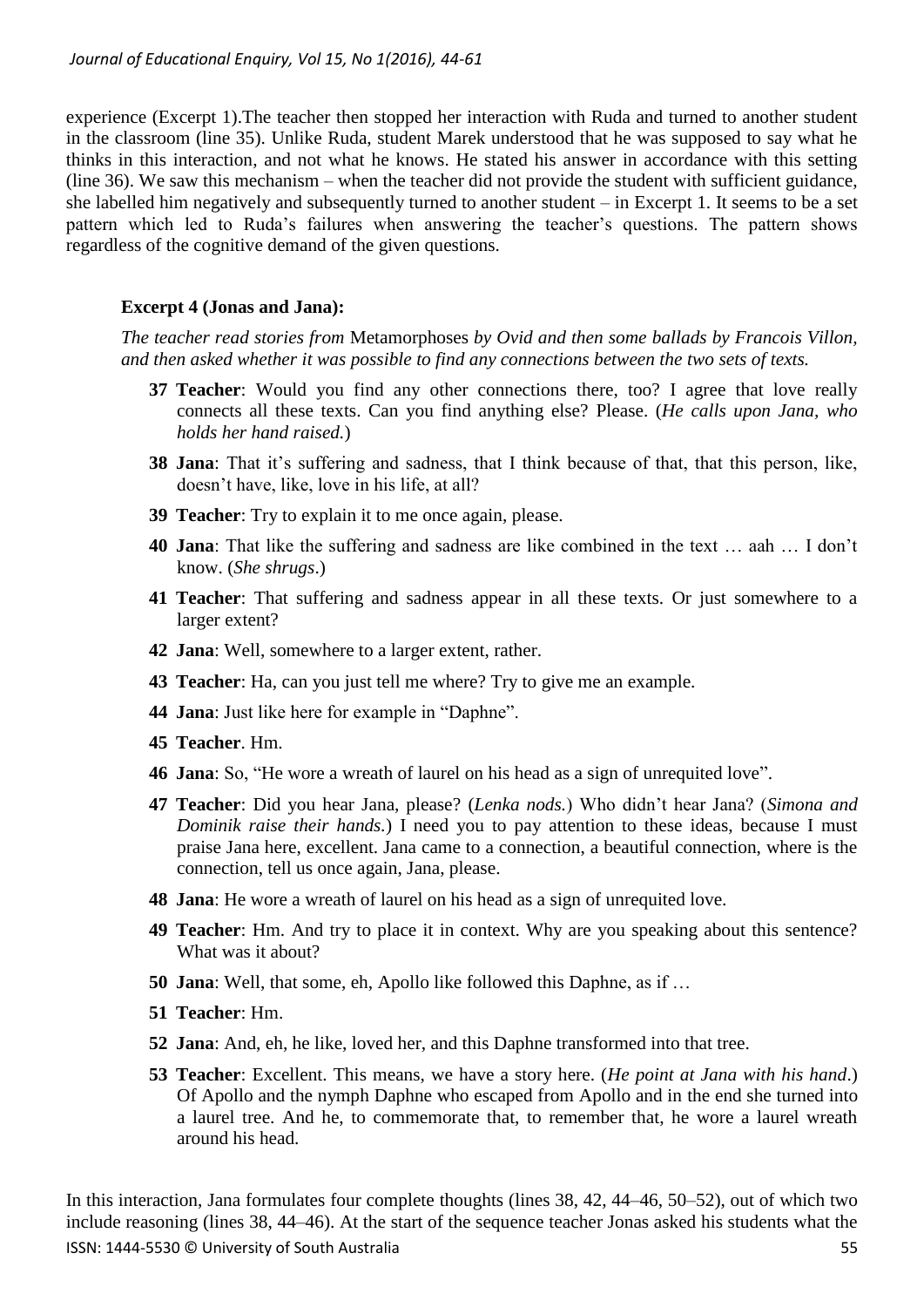selected sonnets by Villon and the story of Apollo and Daphne have in common. The class had already figured out that the connection point was the topic of love. But Jana made the observation that characters in these texts are examples of sorrow and suffering, and that the texts are about the absence of love. After she gave her answer (line 38), the teacher asked whether she could explain it once again (line 39). Jana however reacted to the re-initiation as if she had given a wrong answer. Instead of explaining it, she repeated the beginning of her previous answer and then, like Ruda, she fell into uncertainty (line 40). Instead of saying how she was considering the text, she told the teacher she does not know. She also turned the question to a knowledge-based one, with an answer that was unknown to her. It is clear that the situation was emotional for her, because she accompanied her answer with interjections and shrugs.

But teacher Jonas did not react at this moment by stressing that the student did not know the correct answer, as teacher Hana did. Instead, he asked the student an easier question – he led her to answer which text supported her previous answer and to quote an example from the text (line 43). He reacted to Jana's uncertainty by leading her to find evidence for her claim – he required her to find a piece of information in the text that corresponded with her interpretation. In this way, he gave Jana a task on a level that required a less demanding skill. The student understood that her previous answer was acceptable and continued in her argument. The teacher ascribed clearly positive labels to Jana in his feedback – he highlighted that Jana had formed a new idea that could be used to interpret the work (line 47). The whole interactive pattern had the effect that Jana's speeches were long and productive and that this student was able to follow difficult mental procedures.

# **6.3 Mechanisms of interactions and their sources**

Above we have presented two mechanisms of interactions out of which one results in a student's production of null responses and the other in creation of responses with complete thoughts and reasoning. It is crucial that no matter what type of questions teachers ask, the mechanism of their dealing with student replies remains similar. Ruda thus paradoxically also failed with questions regarding personal experiences and attitudes, which cannot be considered cognitively demanding or beyond the scope of his (expected) abilities.

The interaction between Hana and Ruda is a typical example of a situation in which a teacher puts a lowexpectancy pupil into non-productive interactions (see for example Black 2007). On the other hand, the interaction between Jonas and Jana is not typical since with Jonas's guidance Jana manages to participate productively.

There are three basic mechanisms which Jonas uses that create the difference in Jana's participation. The first one is his remaining in interaction with a given student. While Hana gives word to other students once Ruda signals uncertainty or unwillingness to answer, Jonas continues to interact with Jana. Our analysis shows that this mechanism leads to a prolonged duration of time which a student has for their answers. The second mechanism is providing guidance by asking a new, simplified question. While Hana repeats her original question whenever Ruda cannot answer it, Jonas asks a new question. Our data show that in this way the teacher avoids exaggerated simplification and trivialization of a low-expectancy student's achievement and that the use of this mechanism results in more productive interactions. The third mechanism is positive labelling. Jana was repeatedly labelled as a student whose contributions were useful and worthy of attention. Ruda was labelled as a student who did not know anything and had no ideas. This labelling determined the further efforts of both students to join the discourse. Jana liked it very much and her participation increased. Ruda did not join the discourse that eagerly, although it cannot be said that he avoided it completely. But each attempt solidified his position as that of a weak student who cannot speak about more complicated topics.

If teachers act like Jonas they stimulate their students' willingness to participate. This in turn increases the chances that their participation is not only successful but also productive. A question then arises: why is the behaviour of Hana and Jonas so different when in their interviews they both said that students should be included in communication and that they both try to accomplish this goal? We think that the difference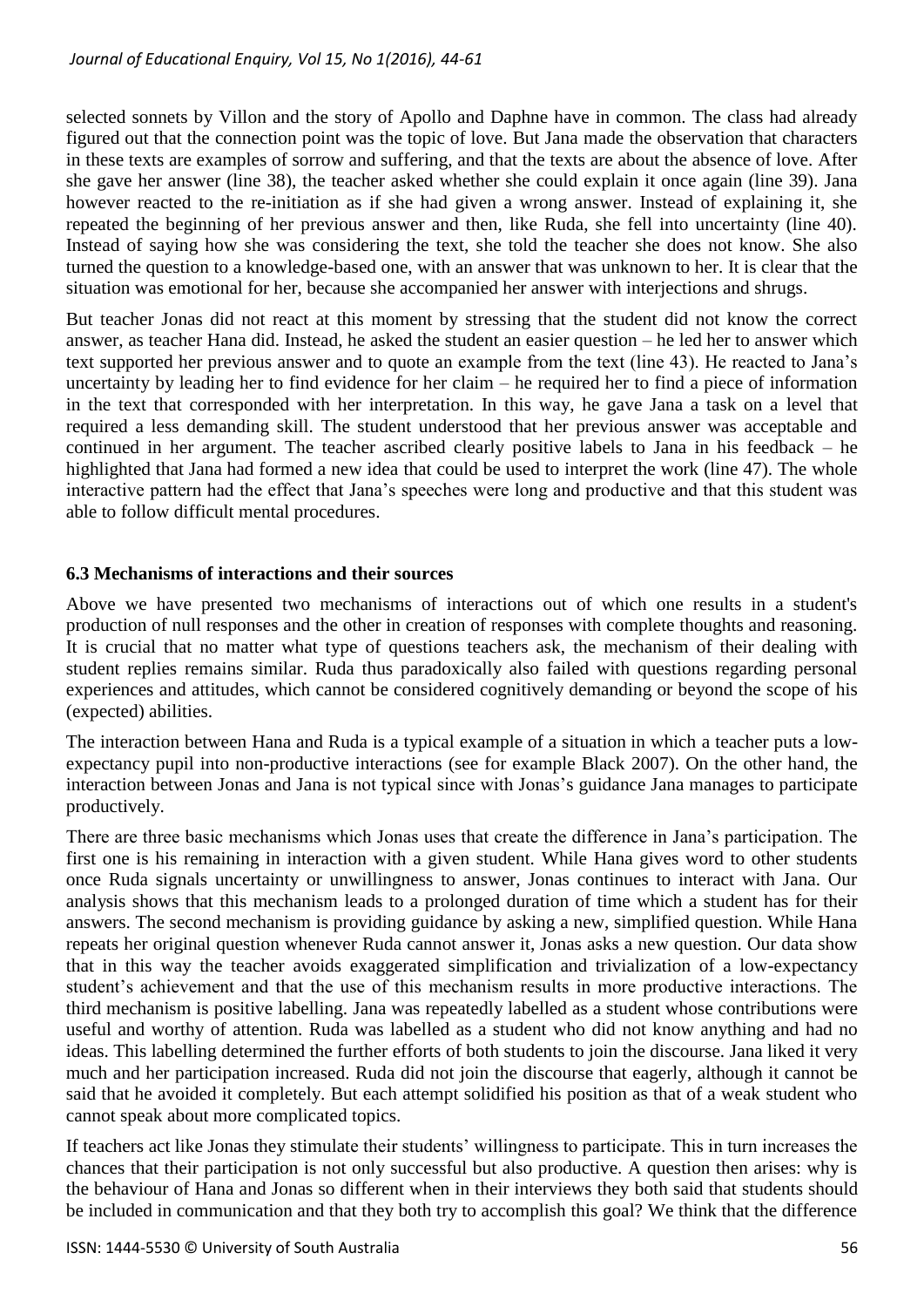in their teaching can be explained by their focus on different aspects of educational situations. Both teachers were video recorded during our project and we then watched and discussed their lessons with them. Each interview started with a given teacher describing what is currently being shown in the video recording. Our analysis of these interviews shows that teachers can be divided into three different types: (1) the first type focuses on actions of different students (e.g. "Petr is not paying attention at all"); (2) the second type describes and evaluates their own actions ("I did not manage to get the student's attention"); and (3) the third type evaluates actions from the perspective of curriculum aims and whether these are achieved or not ("Well, there is no point in this discussion").

Hana is an example of the first type. After having watched the recording, she primarily commented on actions of individual students while using a rather judgmental tone. For example, after having seen Extract 3, Hana went on to say:

**Hana**: Oh, this is horrible. That Ruda, he is such a sloth, he doesn't do a thing ...

That's just like him.

Ruda's null responses are explained as results of his little effort ("he doesn't do a thing") which she perceives as his personal trait ("that's just like him").

Jonas represents the third type, he emphasizes the importance of curriculum, examines how interactions proceed and whether they lead to accomplishment of his teaching aims or not. While doing so, he is not judgmental about the personal traits of the involved participants. By way of demonstration, it is possible to examine a scene from one his classes in which Jonas showed his students a portrait of Francois Villon without letting them know whom the painting shows. He then asked his students to guess who the person in the painting is and what its personal traits are. Jana volunteered and proposed that it could be a painter. Jonas did not comment on Jana's response and gave word to other students. In the interviews, Jonas explained his behaviour with the following words:

**Researcher:** Sometimes student gives you an answer and you do not comment on it. For example, when Jana told you "He could be a painter." There was no follow-up. Is there a reason for that?

**Jonas:** I know why she told me that, but I did not think that . . .

**Researcher:** Why did she tell you that?

**Jonas:** Because of the cap, the beret which he wears in that painting. I think that's the connection because she might have seen some guy wearing a beret and that is what painters wear. I did not need that. I needed them to talk about his character or about how he lived his life.

**Researcher:** So, even at this fast pace you actually choose between responses which may lead to something and responses which lead to nothing?

**Jonas:** Yeah. Well, not all the time, but I try to do so.

It follows that Jonas does not take students' personal traits into consideration while evaluating student responses. Instead, he favours such utterances which could accomplish his teaching aims ("I did not need that"). Since he pursues a certain curricular aim, he chooses to respond to only those utterances which might contribute to its accomplishment. Consequently, Jana's personal traits are not important for Jonas in his effort to create conducive classroom discourse. Jonas pays no mind to her character; rather he focuses on the potential merit of her response and their possible contribution to his curricular aims.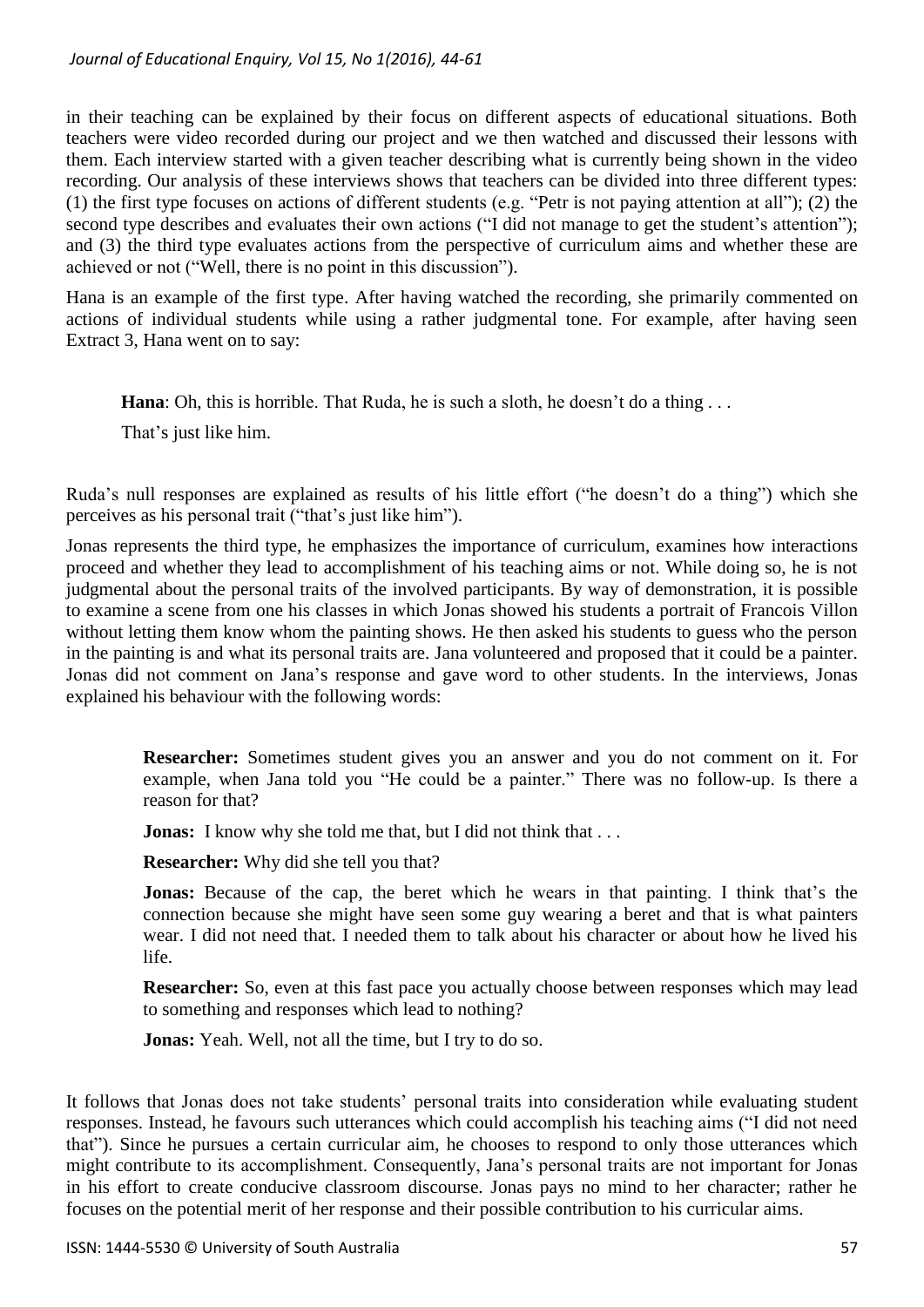## **7. Discussion and conclusion**

This study started with an inquiry as to how interaction between a teacher and a student is influenced by the teacher's low expectations related to the student. Our analysis shows that teacher expectancy is not the determining factor in interactions between teachers and students. This finding is not in accordance with previous studies according to which low expectations of teachers result in their specific communication with low-expectation students (Babad 1993; Brophy 1985) and in consequent exclusion of said students from productive interactions (Black 2007).

We examined two cases. A female teacher Hana has low expectations for a student which in turn influences how she speaks with the student. As a result of Hana's behaviour, Ruda participated in the construction of his passive role with frequent resignations and refusals to answer during communicative exchanges with his teacher. His behaviour can be interpreted as self-exclusion from the discourse for fear of producing a wrong answer (Hall et al. 2010). In effect, Ruda's way of answering solidified his weak student identity, which had a negative effect on his learning: "Pupils who are consistently positioned as academically weak may become discouraged by low expectations, switch off from learning (replacing active participation with a passive shrug or one-word response) and thus continue to fulfill the identity of low achiever attributed to them." (Lefstein & Snell 2014, p. 150)

As a counter-example, we examined the case of a male teacher Jonas and his interactions with a female student Jana. Much like Hana, Jonas does not expect much from Jana. Nonetheless, this is not reflected in his behaviour towards Jana. Jana's diametrically different case shows that placing a weak student into unproductive interactions or excluding them from the discourse are not necessary. Jana's participation rate was above average and productive. She got positive student status, which was created to a large extent by the teacher who actively created conditions for Jana to succeed.

In accordance with the existing research studies, we can attest that a teacher's behaviour determines a student's level of participation. However, we have shown that a teacher's behaviour need not be differential in relation to their expectations. In some aspects, Jonas behaves as if Jana were a highexpectancy student. Consequently, while there is a cause and effect relationship between a teacher's behaviour and a student's participation, this is not the case of teachers' expectancy and their behaviour. We regard this to be a positive finding.

According to Newbarry and Davis (2008), perceived character of students is one of the key sources of differential behaviour. While this thesis is correct, our research shows that this emphasis on students' behaviour can be in place all the time (as is the case of Hana) or it can be deactivated (as is the case of Jonas). Babad (2009) differentiates between high and low biased teachers. He claims that high biased teachers are those who react more negatively against low-expectancy students than low-biased teachers would. Since the question of what is the source of difference between high and low biased teachers has not been conclusively answered, our study proposes one of its possible answers.

ISSN: 1444-5530 © University of South Australia 58 Based on our analysis which was done in accordance with Urhahne (2015), we claim that the key component in the triangle of expectancy-behaviour-participation is teacher differential behaviour which does not have to function as a mediator of the relationship between teacher judgement and students' motivation, but it can instead neutralize teachers' expectancies. Newberry (2013) speaks of differential and differentiated behaviour of teachers. The former concerns teachers' passive reactions on unexamined perceptions of a student which in our study is the case of Hana. Newberry (ibid) understands the latter type of behaviour as reflective and proactive responses based on students' needs which can to an extent be seen in Jonas's interaction with Jana. Jonas does not automatically behave in a specific manner towards a low-expectancy student. His behaviour is governed by his estimate of a given teaching situation and its potential to contribute to achieving Jonas's curricular aims. Jonas's behaviour is thus more influenced by dynamics of education situations than by the needs of individual students. Since he focuses more on educational situations than on individual students, Jonas's behaviour is not influenced by his expectations towards the students. Even though Jonas's approach is not in accordance with the contemporary call for taking into account the needs of individual students, our study shows that his approach is valuable, especially once seen from the perspective of productive participation of all students.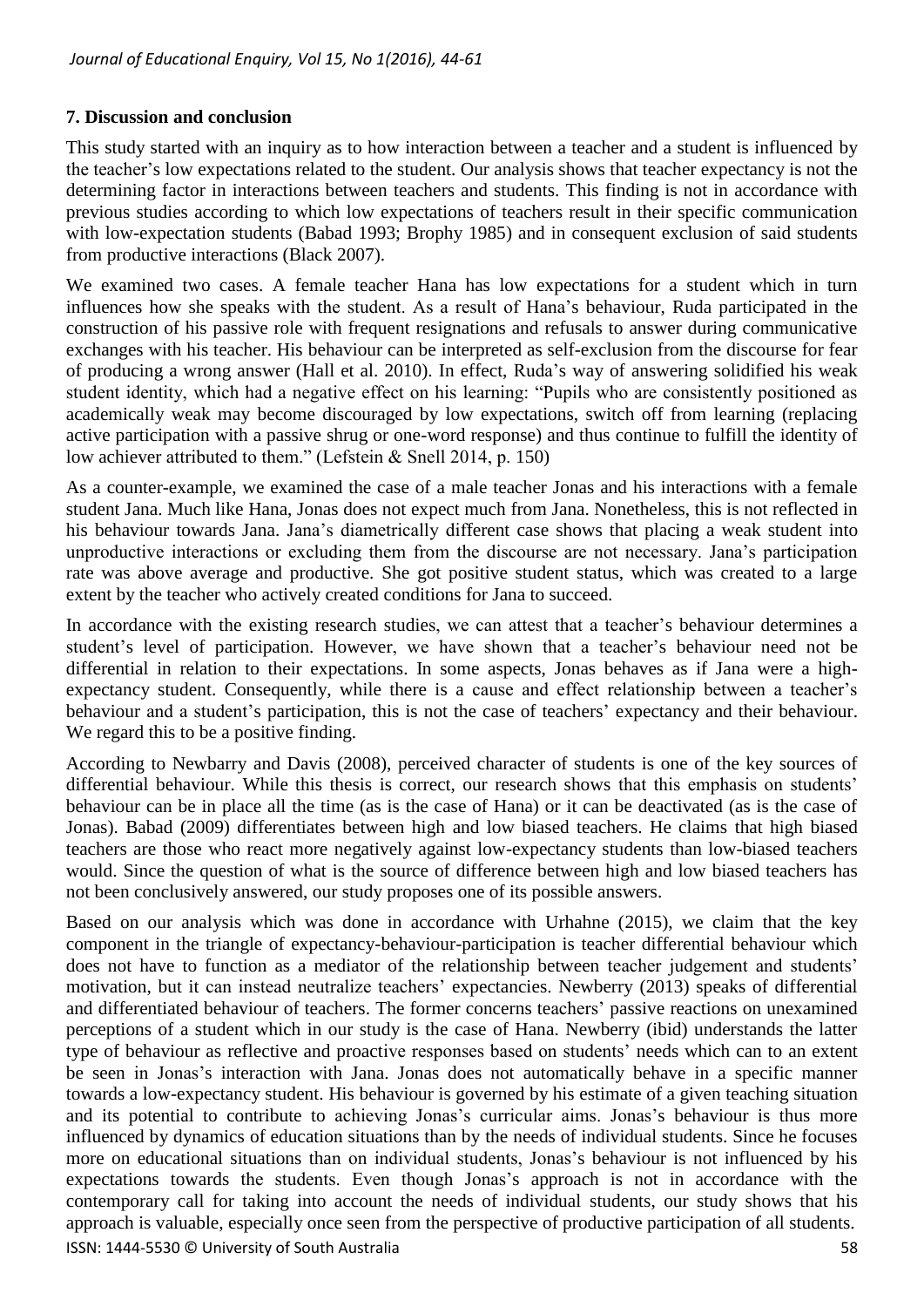**Klara Sedova, Ph.D** is an Associate Professor at the Department of Educational Sciences, Faculty of Arts, Masaryk University, Czech Republic. Since 2009, she has led a research team which examines classroom discourse. Currently, she participates in an action research program focused on the implementation of dialogic teaching in the lower secondary school practice.

**Zuzana Salamounova, Ph.D** is an Assistant Professor at the Department of Educational Sciences, Faculty of Arts, Masaryk University. Since 2009, she has been a member of a research team which examines classroom discourse. Currently, she participates with Klara Sedova in the action research program focused on the implementation of dialogic teaching in the lower secondary school practice.

### **References**

- Babad, E 1993, Teachers´ differential behaviour, *Educational Psychology Review*, vol. 5, no. 4, pp. 347– 376.
- Babad, E 1998, Preferential affect: The crux of the teacher expectancy issue, in J Brophy (ed.), *Advances in rerearch on teaching: Epectations in the classroom*, CT: JAI Press, Greenwich, vol. 7, pp. 183–214.
- Babad, E 2009, *The social psychology of the classroom*, Routledge, New York.
- Black, L 2004, Differential participation in whole-class discussions and the construction of marginalised identities, *Journal of Educational Enquiry*, vol. 5, no. 1, pp. 34–54.
- Black, L 2007, Analysing cultural models in socio-cultural discourse analysis, *International Journal of Educational Research*, vol. 46, no. 1–2, pp. 20–30.
- Bloom, D & Carter, SP 2014, Microethnographic Discourse Analysis, in P Albers, T Holbrook & AS Flint (eds.), *New Methods of Literacy Research*, Routledge, New York, pp 3–18.
- [Brophy, JE](http://www-scopus-com.ezproxy.muni.cz/authid/detail.url?authorId=7103048086&eid=2-s2.0-58149414127) 1985, Teacher-student interaction, in JB Dusek (ed.), *Teacher expectancies*, NJ: Lawrence Erlbaum, Hillsdale, pp. 303–328.
- [Brophy, JE](http://www-scopus-com.ezproxy.muni.cz/authid/detail.url?authorId=7103048086&eid=2-s2.0-58149414127) & [Good, TL](http://www-scopus-com.ezproxy.muni.cz/authid/detail.url?authorId=7005251649&eid=2-s2.0-58149414127) 1970, Teachers' communication of differential expectations for children's classroom performance: Some behavioural data, *[Journal of Educational Psychology](http://www-scopus-com.ezproxy.muni.cz/source/sourceInfo.url?sourceId=12808&origin=recordpage)*, vol. 61, no. 5, pp. 365–374.
- Cooper, H & Baron, R 1977, Academic expectations and attributed responsibility as predictors of professional teachers´ reinforcement behaviour, *Journal of Educational Psychology*, vol. 72, no. 3, pp. 345–354.
- Edwards, D & Mercer, N 1987, *Common Knowledge: The Development of Understanding in the Classroom*, Routledge, London.
- [Fischbach, A,](http://www-scopus-com.ezproxy.muni.cz/authid/detail.url?origin=resultslist&authorId=36657330400&zone=) [Baudson, TG,](http://www-scopus-com.ezproxy.muni.cz/authid/detail.url?origin=resultslist&authorId=55630667600&zone=) [Preckel, F,](http://www-scopus-com.ezproxy.muni.cz/authid/detail.url?origin=resultslist&authorId=55881394700&zone=) [Martin, R](http://www-scopus-com.ezproxy.muni.cz/authid/detail.url?origin=resultslist&authorId=7501384912&zone=) & [Brunner, M](http://www-scopus-com.ezproxy.muni.cz/authid/detail.url?origin=resultslist&authorId=23096886200&zone=) 2013, [Do teacher judgments of student](http://www-scopus-com.ezproxy.muni.cz/record/display.url?eid=2-s2.0-84882732231&origin=resultslist&sort=plf-f&src=s&st1=do+teacher+judgements+of+student+intelligence&st2=&sid=C59E7A4A08A4317600CC8DD4F6F220C9.kqQeWtawXauCyC8ghhRGJg%3a410&sot=b&sdt=b&sl=52&s=TITLE%28do+teacher+judgements+of+student+intelligence%29&relpos=0&relpos=0&citeCnt=0&searchTerm=TITLE%28do+teacher+judgements+of+student+intelligence%29)  [intelligence predict life outcomes?,](http://www-scopus-com.ezproxy.muni.cz/record/display.url?eid=2-s2.0-84882732231&origin=resultslist&sort=plf-f&src=s&st1=do+teacher+judgements+of+student+intelligence&st2=&sid=C59E7A4A08A4317600CC8DD4F6F220C9.kqQeWtawXauCyC8ghhRGJg%3a410&sot=b&sdt=b&sl=52&s=TITLE%28do+teacher+judgements+of+student+intelligence%29&relpos=0&relpos=0&citeCnt=0&searchTerm=TITLE%28do+teacher+judgements+of+student+intelligence%29) *[Learning and Individual Differences](http://www-scopus-com.ezproxy.muni.cz/source/sourceInfo.url?sourceId=13453&origin=resultslist)*, vol. 27, pp. 109–119.
- Freiberger, V, Steinmayr, R & Spinath, B 2012, [Competence beliefs and perceived ability evaluations:](http://www-scopus-com.ezproxy.muni.cz/record/display.url?eid=2-s2.0-84861780694&origin=reflist&sort=plf-f&src=s&st1=pygmalion+effects+in+the+classroom&st2=&sid=C59E7A4A08A4317600CC8DD4F6F220C9.kqQeWtawXauCyC8ghhRGJg%3a570&sot=b&sdt=b&sl=41&s=TITLE%28pygmalion+effects+in+the+classroom%29)  [How do they contribute to intrinsic motivation and achievement?,](http://www-scopus-com.ezproxy.muni.cz/record/display.url?eid=2-s2.0-84861780694&origin=reflist&sort=plf-f&src=s&st1=pygmalion+effects+in+the+classroom&st2=&sid=C59E7A4A08A4317600CC8DD4F6F220C9.kqQeWtawXauCyC8ghhRGJg%3a570&sot=b&sdt=b&sl=41&s=TITLE%28pygmalion+effects+in+the+classroom%29) *Learning and Individual Differences*, vol. 22, pp. 518–522.
- [Friedrich, A,](http://www-scopus-com.ezproxy.muni.cz/authid/detail.url?origin=resultslist&authorId=55428822600&zone=) [Flunger, B,](http://www-scopus-com.ezproxy.muni.cz/authid/detail.url?origin=resultslist&authorId=55123099300&zone=) [Nagengast, B,](http://www-scopus-com.ezproxy.muni.cz/authid/detail.url?origin=resultslist&authorId=8270153000&zone=) [Jonkmann, K](http://www-scopus-com.ezproxy.muni.cz/authid/detail.url?origin=resultslist&authorId=26532855600&zone=) & [Trautwein, U](http://www-scopus-com.ezproxy.muni.cz/authid/detail.url?origin=resultslist&authorId=6701777248&zone=) 2015, [Pygmalion effects in the](http://www-scopus-com.ezproxy.muni.cz/record/display.url?eid=2-s2.0-84912122150&origin=resultslist&sort=plf-f&src=s&st1=pygmalion+effects+in+the+classroom&st2=&sid=C59E7A4A08A4317600CC8DD4F6F220C9.kqQeWtawXauCyC8ghhRGJg%3a20&sot=b&sdt=b&sl=41&s=TITLE%28pygmalion+effects+in+the+classroom%29&relpos=0&relpos=0&citeCnt=0&searchTerm=TITLE%28pygmalion+effects+in+the+classroom%29)  [classroom: Teacher expectancy effects on students' math achievement,](http://www-scopus-com.ezproxy.muni.cz/record/display.url?eid=2-s2.0-84912122150&origin=resultslist&sort=plf-f&src=s&st1=pygmalion+effects+in+the+classroom&st2=&sid=C59E7A4A08A4317600CC8DD4F6F220C9.kqQeWtawXauCyC8ghhRGJg%3a20&sot=b&sdt=b&sl=41&s=TITLE%28pygmalion+effects+in+the+classroom%29&relpos=0&relpos=0&citeCnt=0&searchTerm=TITLE%28pygmalion+effects+in+the+classroom%29) *[Contemporary Educational](http://www-scopus-com.ezproxy.muni.cz/source/sourceInfo.url?sourceId=12882&origin=recordpage)  [Psychology](http://www-scopus-com.ezproxy.muni.cz/source/sourceInfo.url?sourceId=12882&origin=recordpage)*, vol. 41, no. 1, pp. 1**–**12.
- Hall, LA, Johnson, AS, Juzwik, MM, Wortham, SE & Mosley, M 2010, Teacher identity in the context of literacy teaching: Three explorations of classroom positioning and interaction in secondary schools, *Teaching and Teacher Education*, vol. 26, no. 2, pp. 234–243.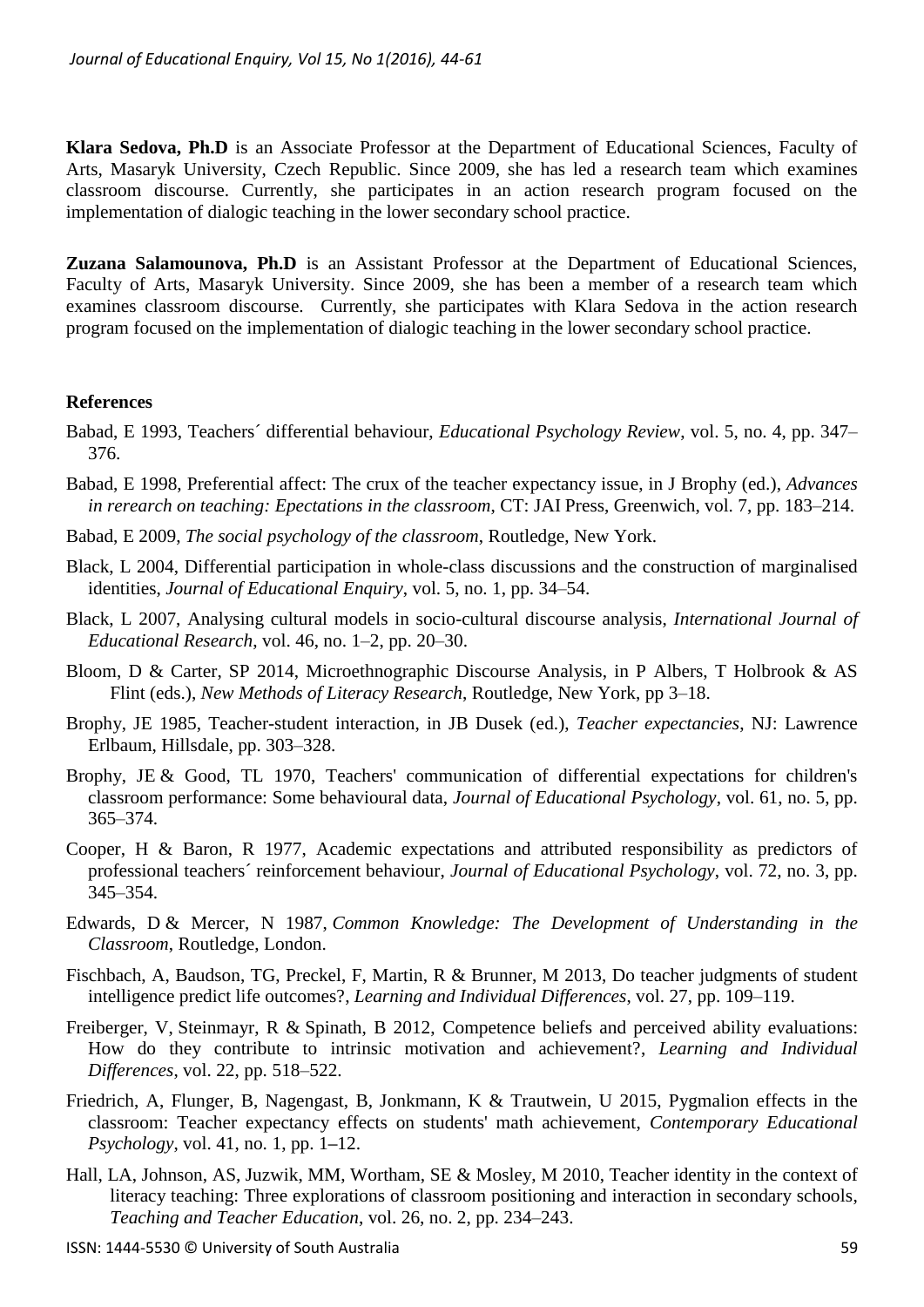Hammersley, M & Atkinson, P 2007, *Ethnography, Principles in practice*, Routledge, New York.

- Hernandez-Martinez, P, Williams, J, Black, L, Davis, P, Pampaka, M & Wake, G 2011, Mathematics coursework as facilitator of formative assessment, student-centred activity and understanding, *Research in Mathematics Education*, vol. 13, no. 2, pp. 197–212.
- Heyd-Metzuyanim, E 2013, The co-construction of learning difficulties in mathematics-teacher-student interactions and their role in the development of a disabled mathematical identity, *[Educational Studies](http://www-scopus-com.ezproxy.muni.cz/source/sourceInfo.url?sourceId=25961&origin=recordpage)  [in Mathematics](http://www-scopus-com.ezproxy.muni.cz/source/sourceInfo.url?sourceId=25961&origin=recordpage)*, vol. 83, no. 3, pp. 341–368.
- Jurik, V, Gröschner, A & Seidel, T 2013, How student characteristics affect girls´ and boys´ verbal engagement in physics instruction, *Learning and Instruction*, vol. 23, no. 1, pp. 33–42.
- Jurik, V, Gröschner, A & Seidel, T 2014, Predicting students´ cognitive learning activity and intrinsic learning motivation: How powerful are teachers statements, student profiles, and gender?, *Learning and Individual Differences*, vol. 32, no. 1, pp. 132–139.
- Jussim, L & Harber, KD 2005, Teacher expectations and self-fulfilling prophecies: Knowns and unknowns, resolved and unresolved controversies, *Personality and Social Psychology*, vol. 9, no. 2, pp. 131–155.
- [Kovalainen,](http://www.sciencedirect.com/science/article/pii/S0883035507000869) M & [Kumpulainen,](http://www.sciencedirect.com/science/article/pii/S0883035507000869) K 2007, The social construction of participation in an elementary classroom community, *[International Journal of Educational Research](http://www.sciencedirect.com/science/journal/08830355)*, [vol. 46,](http://www.sciencedirect.com/science/journal/08830355/46/3) no. 3–4, pp. 141–158.
- Lave, J 1993, The practice of learning, in S Chaiklin & J Lave (eds.), *Understanding Practice. Perspectives on Activity and Context*, University Press, Cambridge, pp. 3–32.
- Lefstein, A & Snell, J 2014, *Better than best practice: Developing teaching and learning through dialogue*, Routledge, London.
- Lemke, JL 2000, Across the Scales of Time: Artifacts, Activities, and Meanings in Ecosocial Systems, *Mind, Culture and Activity*, vol. 7, no. 4, pp. 273–290.
- Marsh, HW & Köller, O 2004, [Unification of theoretical models of academic self-concept/achievement](http://www-scopus-com.ezproxy.muni.cz/record/display.url?eid=2-s2.0-3142661062&origin=reflist&sort=plf-f&src=s&st1=pygmalion+effects+in+the+classroom&st2=&sid=C59E7A4A08A4317600CC8DD4F6F220C9.kqQeWtawXauCyC8ghhRGJg%3a570&sot=b&sdt=b&sl=41&s=TITLE%28pygmalion+effects+in+the+classroom%29)  [relations: Reunification of east and west German school systems after the fall of the Berlin Wall,](http://www-scopus-com.ezproxy.muni.cz/record/display.url?eid=2-s2.0-3142661062&origin=reflist&sort=plf-f&src=s&st1=pygmalion+effects+in+the+classroom&st2=&sid=C59E7A4A08A4317600CC8DD4F6F220C9.kqQeWtawXauCyC8ghhRGJg%3a570&sot=b&sdt=b&sl=41&s=TITLE%28pygmalion+effects+in+the+classroom%29) *Contemporary Educational Psychology*, vol. 29, no. 3, pp. 264–282.
- Melander, H & Sahlström, F 2009, In tow of the blue whale. Learning as interactional changes in topical orientation, *Journal of Pragmatics*, vol. 41, no. 8, pp. 1519–1537.
- Mercer, N 2008, *The Guided Construction of Knowledge: Talk among Teachers and Learners*, Multilingual Matters, Clevedon.
- Myhill, D 2002, Bad Boys and Good Girls? Patterns of Interaction and Response in Whole Class Teaching, *British Educational Research Journal*, vol. 28, no. 3, pp. 339–352.
- Newberry, M 2013, Reconsidering differential behaviours: Reflection and teahcer judgment when forming classroom relationships, *Teacher Development*, vol. 17, no. 2, pp. 195–213.
- Newberry, M & Davis, HA 2008, The role of elementary teachers´ conception of closeness to students on their differential behaviour in the classroom, *[Teaching and Teacher Education](http://www-scopus-com.ezproxy.muni.cz/source/sourceInfo.url?sourceId=23316&origin=recordpage)*, vol. 24, no. 8, pp. 1965**–**1985.
- Pimentel, SD & McNeill, KL 2013, Conducting talk in secondary science classrooms: Investigating instructional moves and teachers´ beliefs, *Science Education*, vol. 97, no. 3, pp. 367–394.
- Rampton, B 2006, *Language in late modernity. Interaction in an urban school*,

Cambridge University Press, Cambridge

Reznitskaya, A & Gregory, M 2013, Student thought and classroom language: Examinimg the mechanisms of change in dialogic teaching, *Educational Psychologist*, vol. 48, no. 2, pp. 114–133.

ISSN: 1444-5530 © University of South Australia 60 Rosenthal, R & Jacobson, L 1968, *[Pygmalion in the Classroom](http://en.wikipedia.org/wiki/Pygmalion_in_the_Classroom)*, Holt, Rinehart & Winston, New York.